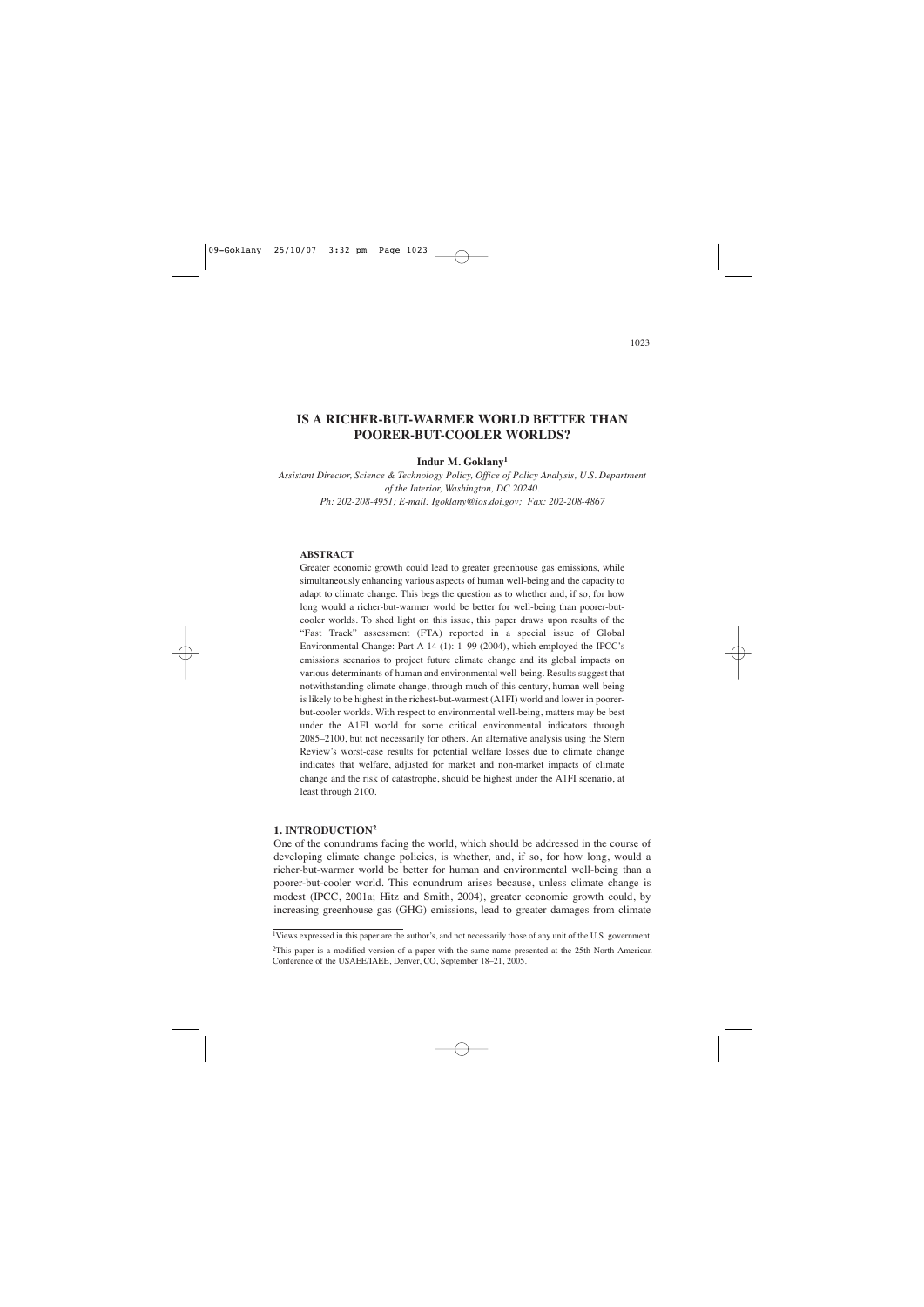

Figure 1: Dependence of various indicators of human well-being on per capita income for the late 1990s. Child malnutrition measured as  $%$  of children  $<$ 5 years with subnormal height, infant mortality is in deaths per 1,000 live births, life expectancy is in years, "tert ed" measures enrollment in tertiary schools (as % of eligible population),  $R&D$  spending is in terms of % of GDP, health spending is in 1998 US\$ per capita. Sources: Goklany (2002a, 2007a), based on data from various years of the World Bank's World Development Indicators.

change. On the other hand, by increasing wealth, technological development and human capital, economic growth would broadly increase human well-being (Goklany, 2002a), and society's capacity to reduce climate change damages via adaptation or mitigation (Goklany, 1995, 2007a; Yohe, 2001; Smit et al., 2001).

Specifically, many determinants of human well-being—hunger, malnutrition, mortality rates, life expectancy, the level of education, and spending on health care and on research and development—improve along with the level of economic development, as measured by GDP per capita, a surrogate for both per capita income and wealth (or "affluence") (see Figure 1; Goklany, 2002a). Improvements in these determinants are associated with increased human capital and should aid technological diffusion.

Increasing wealth would also improve some, though not necessarily all, indicators of environmental well-being, e.g., wealthier nations have higher cereal yield (an important determinant of cropland, which is inversely related to habitat conversion), greater access to safe water and sanitation, and lower birth rates (see Figure 2; Goklany, 2002a, 2007a).3 Notably, access to safe water and access to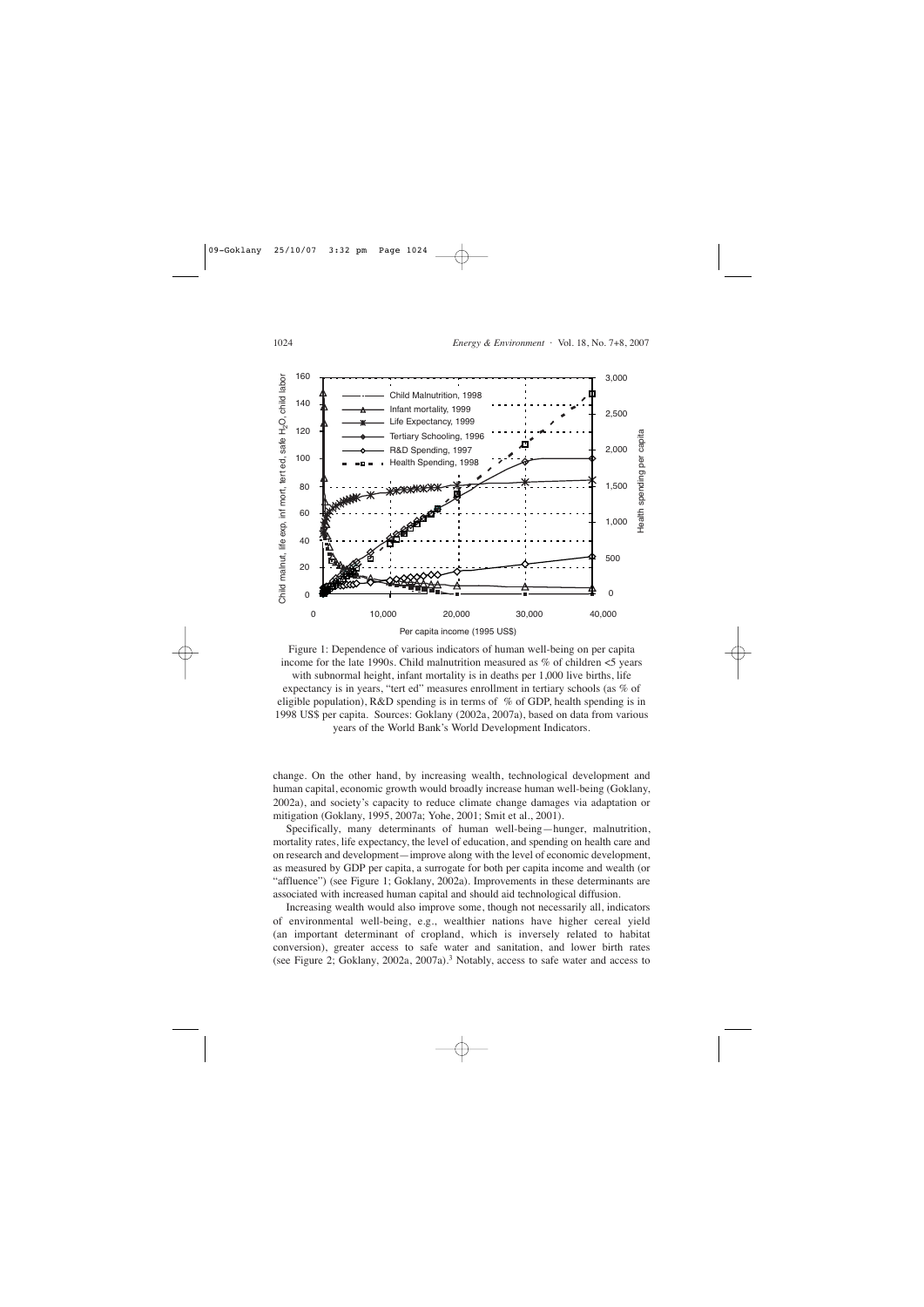



sanitation double as indicators of both human and environmental well-being, as does cereal yield since higher yield means more food and lower hunger (in addition to lower pressure on habitat; Goklany, 1998; Green et al., 2005).

Cross country data also indicate that at any given level of economic development, the previously-noted indicators of human and environmental well-being (e.g., malnutrition, mortality rates, life expectancy, access to safe water, crop yields, and so forth) improve with time, which itself is a surrogate for advances in, and diffusion of, technology (Goklany, 2002a, 2007a). Figure 3 illustrates this time-dependent (or secular) improvement for two of the most important indicators of human well-being, namely, life expectancy and infant mortality. Thus one should expect, *ceteris paribus*, that society's adaptive capacity should also increase with the passage of time which, barring inadvertent maladaptation, should reduce the future impacts of climate change (Goklany, 2007a).

<sup>&</sup>lt;sup>3</sup>One indicator that, so far at least, has not shown an improvement with wealth is  $CO<sub>2</sub>$  emissions. Also, some environmental indicators, e.g., air pollutants such as sulfur dioxide and particulate matter, generally worsen initially as incomes increase before declining at higher income levels (see Goklany, 2002a, and references therein).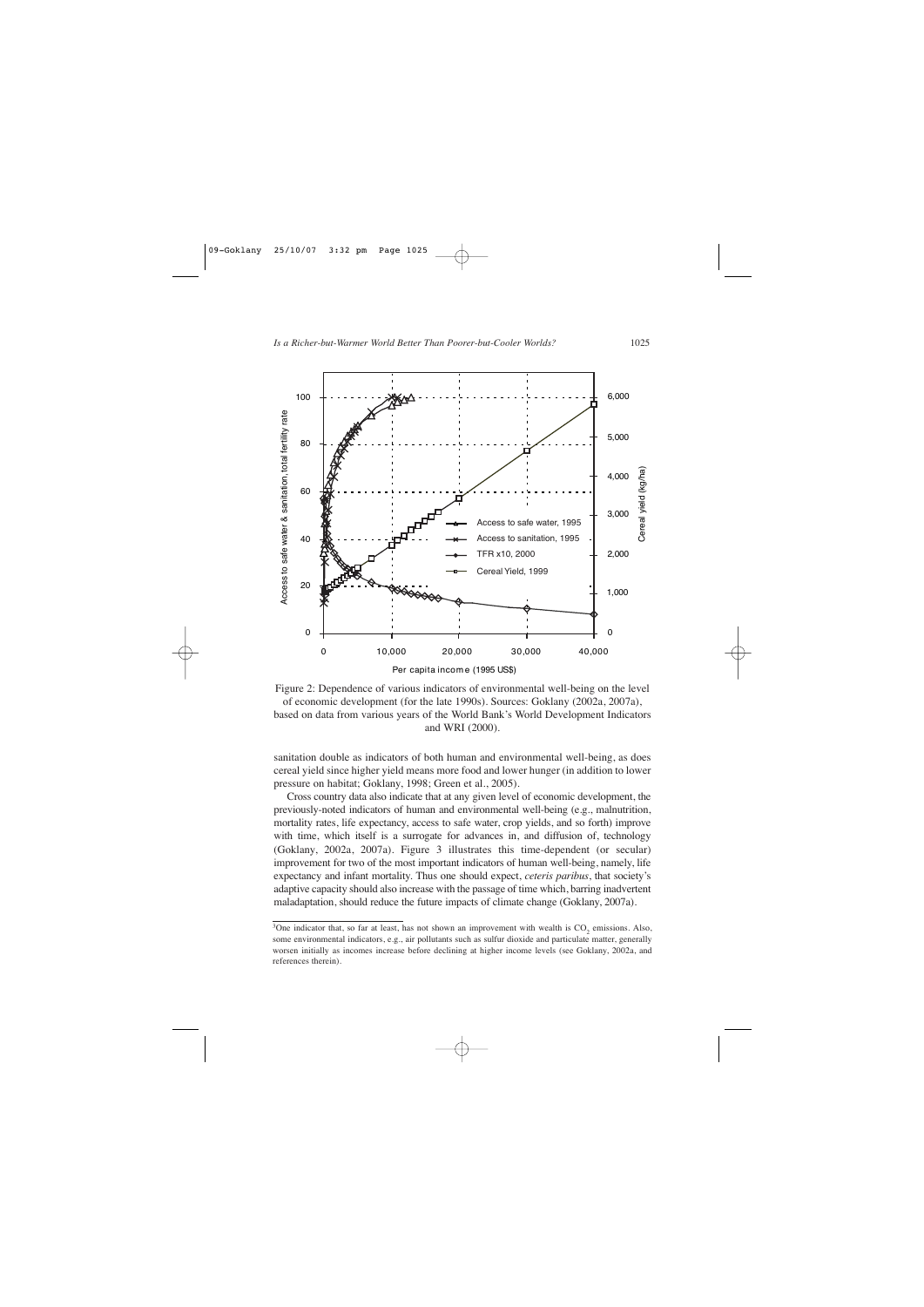

Figure 3: Secular (time-dependent) improvements in life expectancy & infant mortality due to technological change (from 1960 to 1999). Sources: Goklany (2002a, 2007a), based on World Bank (2001).

#### **1.1. Which Emissions Pathways Are To Be Preferred?**

Nowadays most assessments of the impacts of climate change use, as a starting point, emissions scenarios developed by the Intergovernmental Panel on Climate Change (IPCC, 2000). Table 1 summarizes the dominant characteristics of the "storylines" associated with these scenarios (IPCC, 2000) and corresponding estimates in 2085 of atmospheric  $CO<sub>2</sub>$  concentrations and climate change used by the "Fast Track" assessment (FTA) of the global impacts of climate change sponsored by the U.K. Department of Environment, Forests and Rural Affairs (DEFRA). In Table 1, climate change is represented by increases in globally averaged temperature (Arnell, 2004; Arnell et al., 2004). The columns in this, and subsequent, tables are arranged from left to right in the order of decreasing  $CO<sub>2</sub>$  concentrations (and global temperature changes), that is, A1FI, A2, B2 and B1.<sup>4</sup>

Note that although the IPCC scenarios were intentionally devised as "no policy" scenarios which presumed no pro-active measures to mitigate or adapt to climate change, many analysts, pointing to the differences in emissions between the various scenarios, claim that "we can choose our emissions futures" (Schneider 2007). In a similar vein, Hayhoe et al., (2004) writing in the *Proceedings of the National Academy of Sciences* note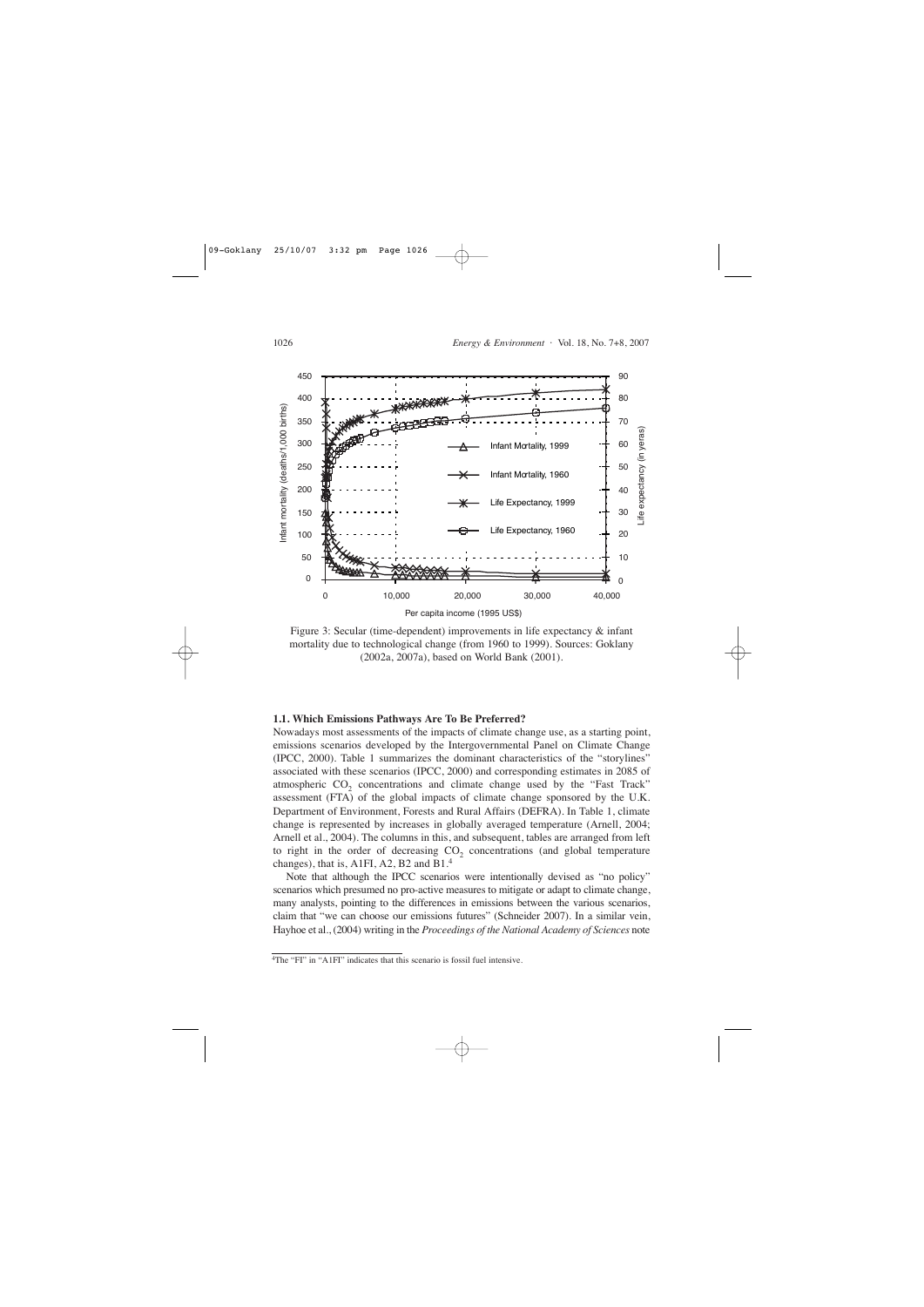| Scenario                                              |                  |                       |                         |                    |  |  |
|-------------------------------------------------------|------------------|-----------------------|-------------------------|--------------------|--|--|
|                                                       | A1FI             | A2                    | B <sub>2</sub>          | B <sub>1</sub>     |  |  |
| Population in<br>2085 (billions)                      | 7.9              | 14.2                  | 10.2                    | 7.9                |  |  |
| GDP growth factor,<br>1990-2100<br>GDP/capita in 2100 | 525–550          | 243                   | 235                     | 328                |  |  |
| Industrialized countries                              | \$107,300        | \$46,200              | \$54,400                | \$72,800           |  |  |
| Developing countries                                  | \$66,500         | \$11,000              | \$18,000                | \$40,200           |  |  |
| Technological change                                  | Rapid            | Slow                  | Medium                  | Medium             |  |  |
| Energy use                                            | Very high        | High                  | Medium                  | Low                |  |  |
| Energy technologies                                   | fossil intensive | regionally<br>diverse | "dynamics"<br>as usual" | high<br>efficiency |  |  |
| Land use change                                       | Low-medium       | Medium-high           | Medium                  | High               |  |  |
| $CO2$ concentration<br>in 2085<br>Global temp change  | 810              | 709                   | 561                     | 527                |  |  |
| $(^{\circ}C)$ in 2085                                 | 4.0              | 3.3                   | 2.4                     | 2.1                |  |  |

#### **Table 1: Characteristics and assumptions for the various scenarios**

Note: Global temperature change is based on the HadCM3 model. Sources: Arnell et al., (2004), Tables 1, 6, 7; Arnell (2004), Table 1.The baseline (1990) GDPs per capita for developed and developing countries were \$13,700 and \$900, respectively (IPCC, 2000: 301).

that, "The magnitude of future climate change depends substantially on the greenhouse gas emission pathways we choose," before proceeding to explore the implications of the highest and lowest IPCC emissions pathways and associated impacts in California. Likewise, Gerald Meehl (2007), in recent testimony to the Committee on Science and Technology, United States House of Representatives, notes that "As we approach the middle part of the 21st century and beyond, it makes a difference regarding what emissions scenario we choose to follow now" before elaborating on the differences in projected impacts under the various IPCC scenarios. The implication of these statements is that the A1FI scenario, being the warmest, is something humanity should avoid, if possible. In fact, it could be argued that much of the worldwide activity designed to reduce greenhouse gas emissions is about "how human society might be *steered* towards preferred socio-economic development paths (e.g., building on the logic of the IPCC SRES B1 scenario)" (IPCC 2001c: 3; emphasis added).

Other analysts may, however, argue that it is not for the global community to choose from A1F1, A2, B2, and B1 scenarios, that we do not know which of these scenarios will unfold although it maybe argued that some of these scenarios are more likely than others. Theoretically, the differences between the scenarios reflect uncertainties about the future development paths for human society and the economy, rather than conscious choices about which path is preferable or which policies to implement. These analysts would point out that the scope for pro-active human intervention lies within each of the scenarios not by choosing between them. But the reality seems to be that the notion that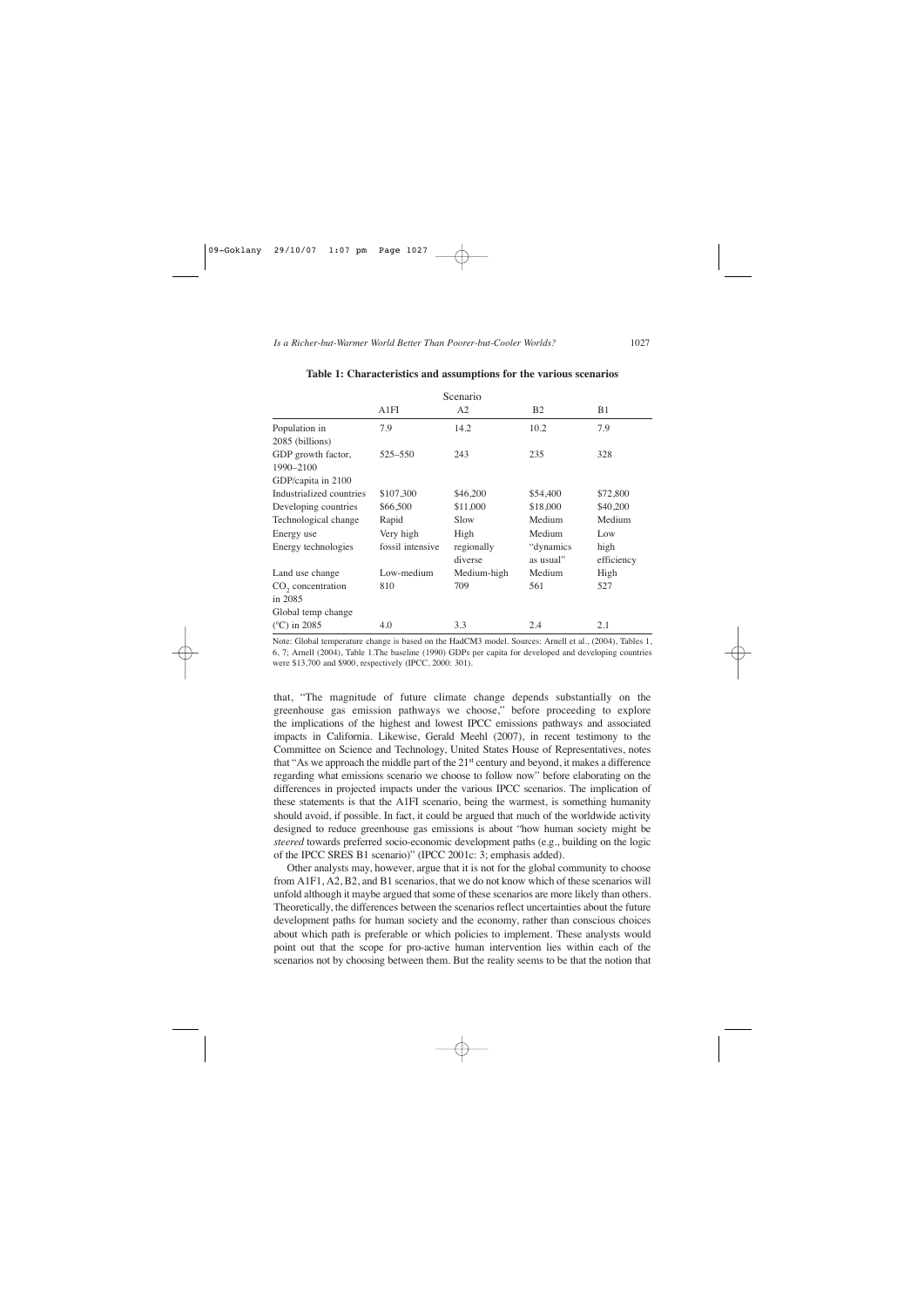well-being would be worse in a richer-but-warmer world is, in fact, prompting governments and other institutions to "steer" the world toward the lower emission scenarios as evidenced, for example, by the recent pronouncements at the G8 Summit (2007) and statements made by President Bush and Secretary General Ban Ki-moon (Knowlton, 2007; United Nations News Centre, 2007).<sup>5</sup> Accordingly, this paper will investigate whether human and environmental well-being will necessarily be worst under the richest-but-warmest of the four worlds characterized by the IPCC's scenarios, while recognizing that given the current state of knowledge, definitive answers are unlikely at this time. The answer will also shed light on the propriety of "steering" the world toward the lower emissions scenarios if that would also mean lower economic development. However, the analysis undertaken here doesn't tell us whether, how much or what mitigation and adaptation activities should be undertaken to maximize welfare. Such an analysis is outside the scope of this paper.

#### **1.2. The Approach Used in this Paper**

This paper draws mainly upon peer-reviewed results of the DEFRA-sponsored "Fast Track" assessment (FTA) of the global impacts of climate change reported in a special issue of Global Environmental Change Part A (volume 14, issue 1, pp. 1–99, 2004). It then uses, as a check, results from the recent Stern Review of the economics of climate change (Stern Review 2006).

With respect to hazards affecting human well-being, the FTA analyzed hunger (Parry et al., 2004), water stress (Arnell, 2004), coastal flooding (Nicholls 2004), and malaria (van Lieshout et al., 2004). With respect to environmental well-being, the FTA projected net biome productivity (a measure of the strength of the terrestrial biosphere as a carbon sink), and the global extent of coastal wetlands and croplands (Levy et al., 2004). For the most part, global climate change impacts were estimated through 2085 or 2100. 2085 is probably at the outer limit of the foreseeable future since socioeconomic scenarios are not deemed credible beyond that (Arnell et al., 2002).

Like the FTA, this paper does not consider low-probability but potentially highconsequence outcomes such as a shut down of the thermohaline circulation or the melting of the Greenland and Antarctica Ice Sheets. They are deemed unlikely to occur during this century (see, e.g., DEFRA, 2004; IPCC, 2007).

Table 1 suggests that, on one hand, the impacts of climate change should decrease as one goes from scenario A1FI on the left to B1 on the right (in accordance with the pattern of declining climate change, *ceteris paribus*). On the other hand, since economic development and the rate of technological change are both critical determinants of adaptive capacity (Goklany, 1995, 2007a; Smit et al., 2001; Yohe 2001), these impacts ought to be attenuated through a combination of autonomous and pro-active adaptations. Considering future levels of economic and technological development (see Table 1), this attenuation should be greatest for the A1FI scenario,

<sup>&</sup>lt;sup>5</sup>This highlights a fundamental problem with static scenarios purporting to follow specific paths over decades (or longer) regardless of whatever problems and hurdles may be encountered in the future. They assume fatalist human beings. Although this might facilitate paper analyses, they do not reflect real world behavior, as recent events abundantly reveal.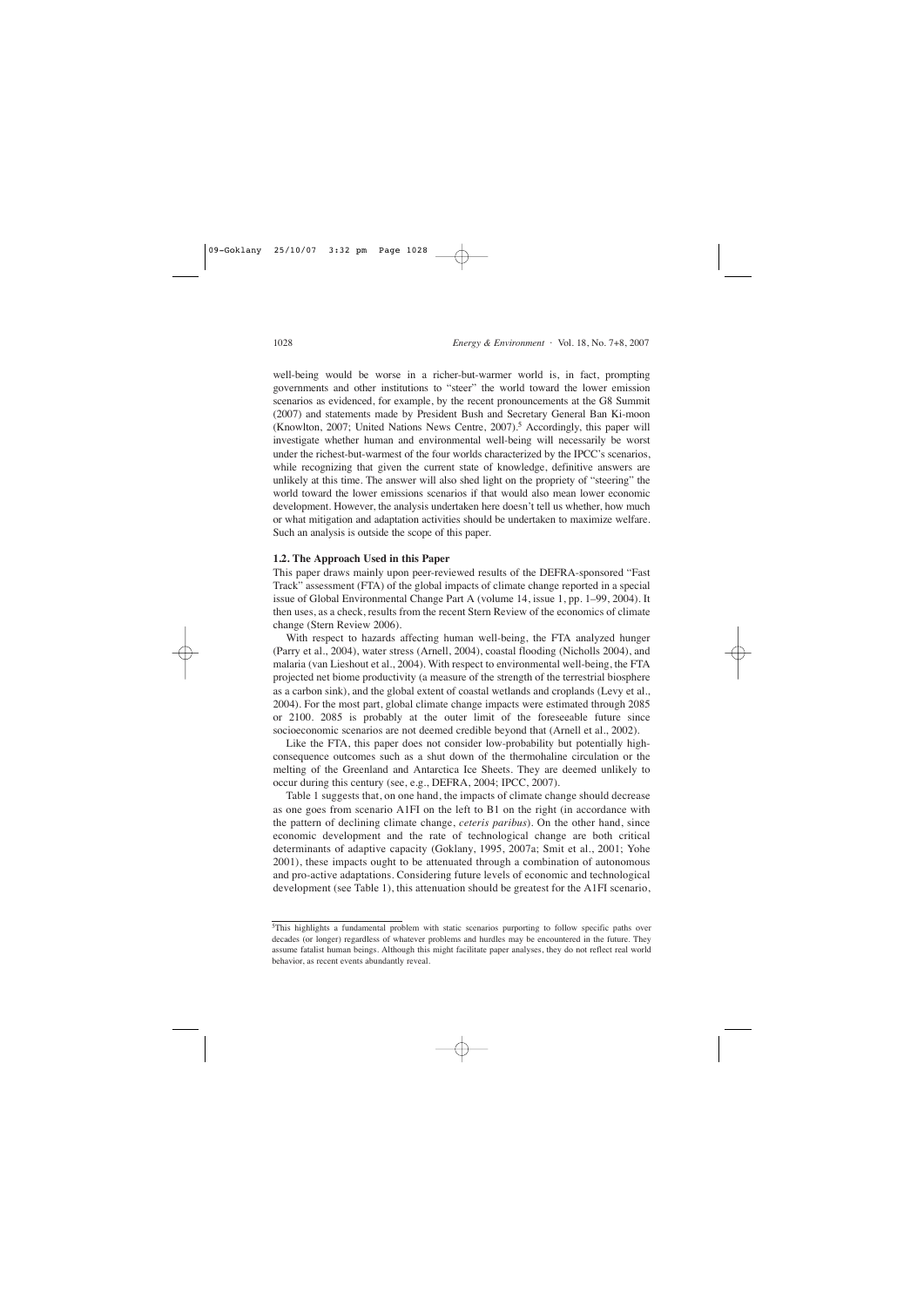followed by the B1, B2 and A2 scenarios, in that order. Thus, it is not obvious that although the A1FI scenario has the highest climate change, it would necessarily have the highest damages from climate change (because A1FI should also have the highest adaptive capacity).

It has been sometimes argued that the extent to which economic growth increases society's (or another entity's) capacity to reduce climate change damages via adaptation or mitigation, this capacity would depend considerably on the distribution of the determinants of human well being (such as economic growth) between and within countries. For example, if economic growth is concentrated on countries that are already wealthy, as sometimes has been claimed to be the case in recent decades, then today's poorer countries' ability to reduce future climate impacts (due to higher adaptive capacity because of economic growth) could be seriously overestimated.

While there is some merit to this argument, it should be noted that in the recent past, economic growth in some of the most populous developing countries (e.g., China and India) has outstripped that in developed countries. As a result, income inequalities have, for the world population as a whole, shrunk around the world (Sala-i-Martin, 2007; Bhalla, 2002), as have inequalities between developing and developed countries since the 1950s *in terms of determinants of human well-being*. <sup>6</sup> More importantly, according to the IPCC scenarios, between 1990 and 2100 income growth in developing countries relative to developed countries will be greater by a factor of 3.6 to 9.4 (IPCC, 2000: 301). Secondly, an examination of Figures 1 and 2 indicates that the dependence of virtually all determinants of human well-being on income is highly non-linear (generally logarithmic) with their improvements occurring much more rapidly at the lowest levels of income (Goklany, 2007a). Thus even a small improvement in income for poor societies (or the poor within a country) could enhance their adaptive capacity more than a larger increase for richer societies (or the rich). Thirdly, over the long haul (say, 50 to 100 years), secular improvements in technology could dominate over increases in income with respect to enhancing adaptive capacity, particularly at low income levels (see Figure 3). The long term impact of technological change is one reason for the remarkable declines—99 percent or greater—during the 20th century in mortality and morbidity rates in the United States for various waterrelated diseases, e.g., typhoid, paratyphoid, dysentery, malaria and various gastrointestinal diseases) (Goklany, 2007b: 153; USBC, 1975: 77).

Therefore, keeping these considerations in mind, the question must be asked: over the foreseeable future, would the benefits of a richer and more technologically advanced world be cancelled out by the costs of a warmer world?

The FTA's results, which this paper uses to help answer this question, are like all other estimates of the impacts of climate change plagued with uncertainties resulting from, among other things, the fact that such estimates are based on a series of linked models with the uncertain output of each model serving as the input for the next model. The first link in the chain of models are emission models which use socioeconomic assumptions extending 100 or more years into the future to generate emission scenarios (see Table 1).

<sup>6</sup>For a more nuanced discussion, see Goklany (2007b: Chapter 3).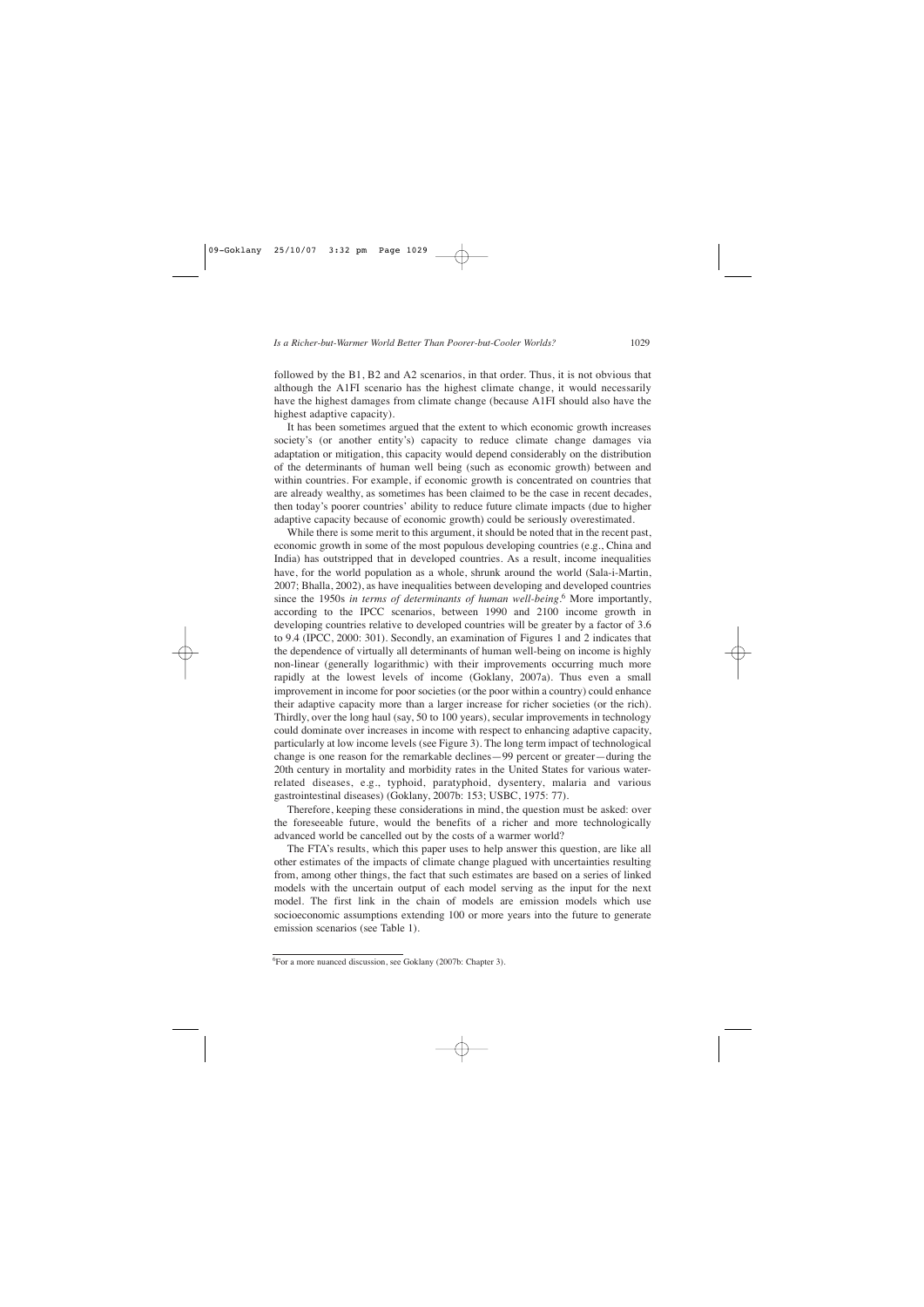This information is then converted into radiative forcing which is fed into coupled atmosphere-ocean general circulation models (AOGCMs) to estimate spatial and temporal changes in climatic variables which are, then, used as inputs to simplified and often inadequate biophysical models that project location-specific biophysical changes (e.g., crop or timber yields). Notably, the uncertainty of estimates of climatic changes increases as the scale at which they have to be specified becomes finer. This is particularly true for precipitation, which is a key determinant of the natural resources (e.g., water and vegetation) that human beings and all other living species depend on either directly or indirectly. Unfortunately, the analyses should be done at relatively fine scales because the distribution and status of these natural resources are spatially heterogeneous (as are the socioeconomic factors that would determine "spontaneous" responses to the impacts of climate change).

Next, depending on the human or natural system under consideration, the outputs of these biophysical models may have to be fed into additional models to calculate the social, economic, and environmental impacts on those systems. A major shortcoming of impacts assessments is that the models used at this step do not fully incorporate changes in adaptive capacity due to higher levels of economic development and technological change (see Table 1; more on this below). In other words, the methodology used to estimate impacts under any scenario is not entirely consistent with the underlying assumptions of the particular scenario.

Despite the resulting cascade of uncertainties associated with the concatenation of models used to make such impacts assessments and the many legitimate criticisms of the IPCC scenarios (Henderson and Castle, 2003, Carter et al., 2006) underlying the FTA analyses, for the purposes of this chapter I will take the results of the FTA at face value because they: (a) have been peer-reviewed, (b) are state-of-the-art, (c) have figured prominently in the international debate over global warming. The FTA's results for the impacts of climate change on food, agriculture, water resources, and coastal flooding were a prominent part of a symposium, *Avoiding Dangerous Climate Change*, sponsored in 2005 by the UK Government as a prelude to the 2005 G-8 Gleneagles Summit (DEFRA, 2005). They were also used heavily in the impacts assessment portion of the recent Stern Review of the Economics of Climate Change, and have been referred to quite frequently within the latest (2007) IPCC report on impacts, adaptation and vulnerability.

Notably, climate change is only one factor impinging on future human and environmental well-being. Consequently, to answer the question posed in the title of this paper, it is insufficient to examine just the incremental problems caused by climate change (denoted by ∆P) for each of the above-noted climate-sensitive hazards and threats to well-being. To these incremental problems we should add the problems that would exist in the absence of climate change (denoted by  $P_0$ ). Hence, the total problem [P<sub>T</sub>] with climate change equals P<sub>0</sub> +  $\Delta P$  (Goklany, 2000, 2003).

Accordingly, in this paper, for each category of climate-sensitive hazard or threat, I will rank the four scenarios according to the magnitude of  $P_r$  as provided in the FTA analyses before attempting to develop an aggregate ranking for each scenario in order to answer the question whether a richer-but-warmer world is better than poorer-butcooler worlds. Note, however, that this is not the same as asking whether mitigation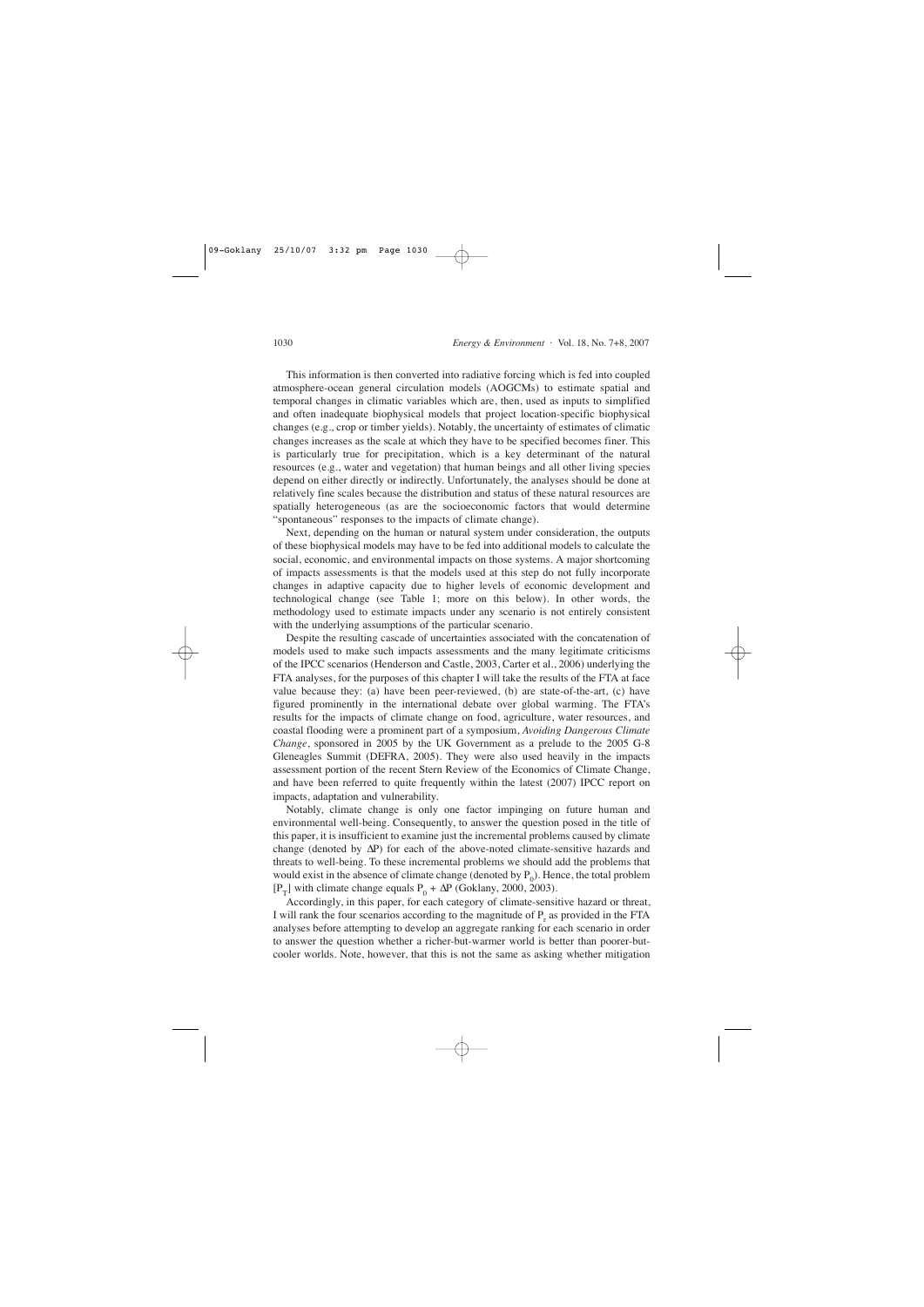may advance well-being or what is the optimal mix of adaptation and/or mitigation actions for dealing with climate change. Answering these questions requires a different kind of analysis than is undertaken here.

#### **1.3. Nomenclature**

In the following, in consonance with the FTA, the magnitude of the problem (P) due to each climate-sensitive hazard affecting human well-being, namely, malaria, hunger, water stress and coastal flooding, will be measured by the global population at risk (PAR) or suffering from the specific climate-sensitive hazard. For these hazards, P and PAR will, henceforth, be used interchangeably, as will ∆P and ∆PAR. With respect to environmental well-being, P will be measured by three indicators: (a) global cropland area (an indicator of habitat loss, the most important threat to global terrestrial biodiversity, see, e.g., Green et al., 2005; Goklany, 1998 and references therein), (b) losses in coastal wetlands, and (c) the negative of net biome productivity (a measure of the terrestrial carbon sink capacity).

## **2. POPULATION AT RISK FOR VARIOUS CLIMATE-SENSITIVE HAZARDS, WITH AND WITHOUT CLIMATE CHANGE**

This section examines the FTA's estimates of populations at risk with and without climate change (i.e., P<sub>0</sub> and  $\Delta$ PAR) associated with four climate-sensitive hazards to human well-being, namely, hunger, water shortage, coastal flooding and malaria, in 2085 under each of the four scenarios summarized in Table 1.

In our examination of P<sub>0</sub> and  $\Delta$ PAR under the various scenarios, it should be kept in mind that, firstly, 2085 is, as noted, at the outer limits of the foreseeable future. Secondly, the FTA analyses assumed no new policies and measures to reduce damages from climate change, but it included some, but not all, "spontaneous" adaptations that could be reasonably assumed to occur (IPCC, 2001a). Accordingly, the FTA analyses have a tendency to simultaneously overestimate negative impacts (see below) while underestimating positive outcomes.7

This tendency is more pronounced the higher the future adaptive capacity (that is, the higher the level of economic growth and technological change). In other words, the overestimates of net negative impacts are largest for A1FI and least for the A1 scenario.

Thirdly, the A1FI and B1 scenarios have the same populations in 2085 (see Table 1). This, however, is an exogenously-imposed assumption within the scenario story lines. In fact, in the real world, lower total fertility rates are generally associated with higher levels of economic development (see, e.g., IPCC, 2000: 112–113; Goklany 2007a). Arguably, therefore, the A1FI world should have a lower population in 2085 than the B1 world, which suggests that emissions and the amount of climate change indicated in Table 1 under the A1FI scenario is further overestimated, relative to the B1 scenario. Moreover, since a higher population would result in a higher population

<sup>7</sup>This is self-evidently true for impacts directly impinging on human well-being. It's also valid for environmental impacts to the extent these impacts are also affected directly or indirectly by a population's wealth or technological prowess, e.g., habitat loss or species protection.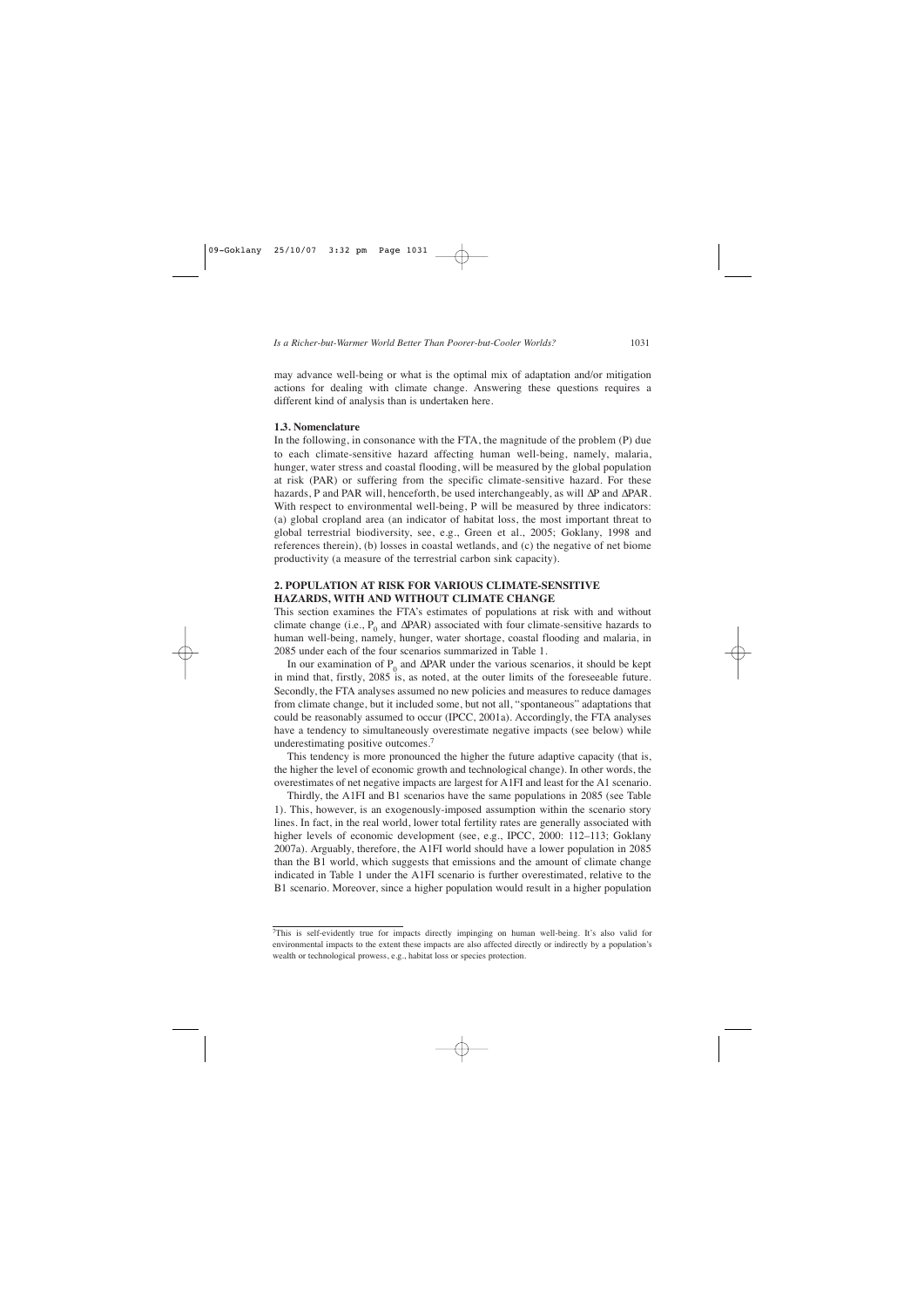|                  | Units    | <b>Baseline</b><br>1990 | A1FI<br>2085 | A <sub>2</sub><br>2085 | B <sub>2</sub><br>2085 | B1<br>2085 |
|------------------|----------|-------------------------|--------------|------------------------|------------------------|------------|
| $P_0$            | millions | 798–872                 | 105          | 767                    | 233                    | 90         |
| $\triangle$ PAR  | millions | NА                      | 28           | $-28$ to $-9$          | $-11-+5$               | 10         |
| <b>Total PAR</b> | millions | 798–872                 | 133          | 739-758                | $222 - 238$            | 100        |

### **Table 2: Population at risk (PAR) in 2085 for hunger with and without further climate change**

Note:  $P_0$  = PAR in the absence of climate change;  $\triangle PAR$  = change in PAR due to climate change; Total PAR  $= P_0 + \Delta PAR$ . Source: Parry et al., (2004).

#### **Table 3: Popuation at risk (PAR) in 2085 for hunger with and without further climate change, as percent of total population**

|             | <b>Baseline</b>            | A <sub>1</sub> FI | A <sub>2</sub>       | <b>B</b> <sub>2</sub> | B1      |  |
|-------------|----------------------------|-------------------|----------------------|-----------------------|---------|--|
|             | 1990                       | 2085              | 2085                 | 2085                  | 2085    |  |
| $P_{0}$     | $15.1\% - 6.5\%$           | $1.3\%$           | 5.4%                 | $2.3\%$               | $1.1\%$ |  |
| <b>APAR</b> | NА                         | $0.4\%$           | $-0.2\%$ to $-0.1\%$ | $-0.1\% - 0.5\%$      | $0.1\%$ |  |
|             | Total PAR $15.1\% - 6.5\%$ | $1.7\%$           | $5.2\% - 5.3\%$      | $2.2\%$               | $1.3\%$ |  |

Note:  $P_0$  = PAR in the absence of climate change;  $\Delta PAR$  = change in PAR due to climate change; Total PAR  $= P_0 + \Delta PAR$ . Source: Parry et al., (2004).

at risk (PAR) for various climate-sensitive hazards, it is conceivable that estimates of both P<sub>0</sub> and  $ΔPAR$  for A1FI will have been overestimated relative to the B1 scenario.

*Hunger.* Tables 2 and 3 show the FTA's estimates of PAR for hunger in 2085 both with and without climate change for the various scenarios. Table 2 gives PAR in absolute numbers, while Table 3 provides it as a proportion of the specific scenario's global population. These estimates, taken from Parry et al., (2004), show that whether or not climate changes beyond 1990 levels, no matter which scenario we choose, through 2085 the future world will be better off with respect to hunger than it was in 1990 both in terms of absolute numbers and as a proportion of total population. Second, in 2085, some of the warmer scenarios might actually result in lower levels of hunger, than some cooler scenarios. Third, hunger in 2085 will be lowest in the B1 scenario, followed by A1FI, B2 and A2 (in that order). Thus, the warmest scenario (A1FI) does not lead to the lowest level of well-being. Note, however, that this is not just the consequence of wealth-related adaptive capacity, but also higher  $CO<sub>2</sub>$  levels (and, at least in some areas, greater soil moisture). Finally, for some scenarios (A2 and, possibly, B2), climate change might, in fact, reduce the PAR for hunger at least through 2085.

Notably, Parry et al.,'s analysis allows for some secular (time-dependent) increases in agricultural productivity, increases in crop yield with economic growth due to greater application of fertilizer and irrigation in richer countries, decreases in hunger due to economic growth, and for some adaptive responses at the farm level to deal with climate change. However, as that study itself acknowledged, these adaptive responses are based on currently available technologies, not on technologies that would be available in the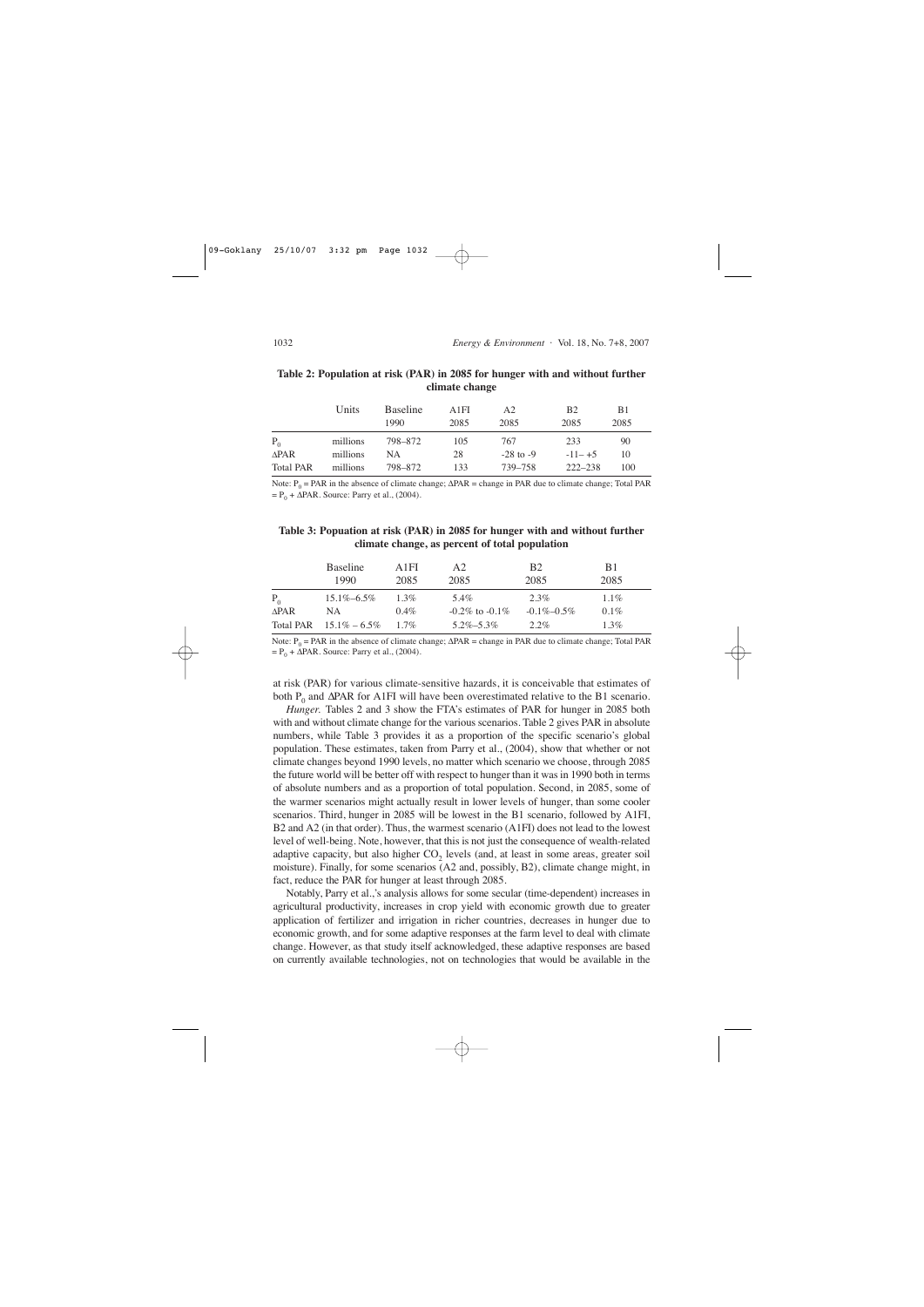|                  | Units    | <b>Baseline</b><br>1990 | A <sub>1</sub> FI<br>2085 | A2<br>2085   | B <sub>2</sub><br>2085 | B1<br>2085 |  |
|------------------|----------|-------------------------|---------------------------|--------------|------------------------|------------|--|
| $P_{0}$          | millions | 1.368                   | 2.859                     | 8.066        | 4.530                  | 2,859      |  |
| $\triangle$ PAR  | millions | NA.                     | $-1.192$                  | $-2.100 - 0$ | $-937 - 104$           | $-634$     |  |
| <b>Total PAR</b> | millions | 1.368                   | 1.667                     | 5,966-8,066  | 3,593-4,634            | 2.225      |  |

### **Table 4: Population at risk (PAR) in 2085 for water shortage, with and without further climate change**

Note: PAR measured as the number of people inhabiting countries where available water supplies are less than 1,000 m<sup>3</sup> per person per year. P<sub>0</sub> = PAR in the absence of climate change;  $\Delta$ PAR = change in PAR due to climate change; Total PAR =  $P_0 + \Delta PAR$ . Source: Arnell (2004, Table 8 on p. 41).

### **Table 5: Population at risk (PAR) in 2085 for water shortage with and without further climate change, as percent of total population**

|                  | <b>Baseline</b> | A 1 FI    | A2                | <b>B2</b>         | B1       |  |
|------------------|-----------------|-----------|-------------------|-------------------|----------|--|
|                  | 1990            | 2085      | 2085              | 2085              | 2085     |  |
| $P_0$            | 25.8%           | 36.2%     | 56.8%             | 44.4%             | 36.2%    |  |
| <b>APAR</b>      | NA              | $-15.1\%$ | $-14.8\% - 0.0\%$ | $-9.2\% - 1.0\%$  | $-8.0\%$ |  |
| <b>Total PAR</b> | 25.8%           | $21.1\%$  | $42.0\% - 56.8\%$ | $35.2\% - 45.4\%$ | 28.2%    |  |

Note:  $P_0$  = PAR in the absence of climate change;  $\triangle PAR$  = change in PAR due to climate change; Total PAR  $= P_0 + \Delta PAR$ .

future or any technologies developed to specifically cope with the negative impacts of climate change (Parry et al., 2004, p. 57). The potential for future technologies to cope with climate change is large, especially if one considers bioengineered crops (Goklany, 2003, 2007b).<sup>8</sup> Thus the projections of ∆PAR in Tables 2 and 3 are probably overestimates, especially for the A1FI world, which has the highest level of wealth, because yields generally increase with greater wealth (see Figure 2; Goklany, 1998, 2007b). Moreover, as noted previously, the population of the A1FI world might be an overestimate relative to the B1 world. Had these factors been considered, the A1FI scenario might conceivably have resulted in the lowest levels of hunger.

Tables 2 and 3 assume that the direct  $CO<sub>2</sub>$  effects on crop yields would be realized. If, however, these direct effects are not realized, then Parry et al.,'s analysis indicates that the climate change would exacerbate the total population at risk under all scenarios, including the A2 and B2 scenarios while  $\Delta$ PAR would still be less than P<sub>0</sub> for all but the A1FI scenario. But such outcomes are unlikely. First, the probability that direct  $CO<sub>2</sub>$  effects on crop growth are zero or negative is quite low, if not non-existent (IPCC, 2001b: 254–256). Second, as already noted, the FTA most likely overestimates

<sup>&</sup>lt;sup>8</sup>It is also unclear how well Parry et al.,'s analysis accounts for potential increases in overall productivity of the food and agricultural sector that might occur as technologies that are underutilized today become more affordable and are, therefore, likely to be used more broadly with rising incomes. These include technologies that would, for instance, reduce post-harvest and end-use losses that have been estimated at 47 percent worldwide (Goklany 1998, and references therein).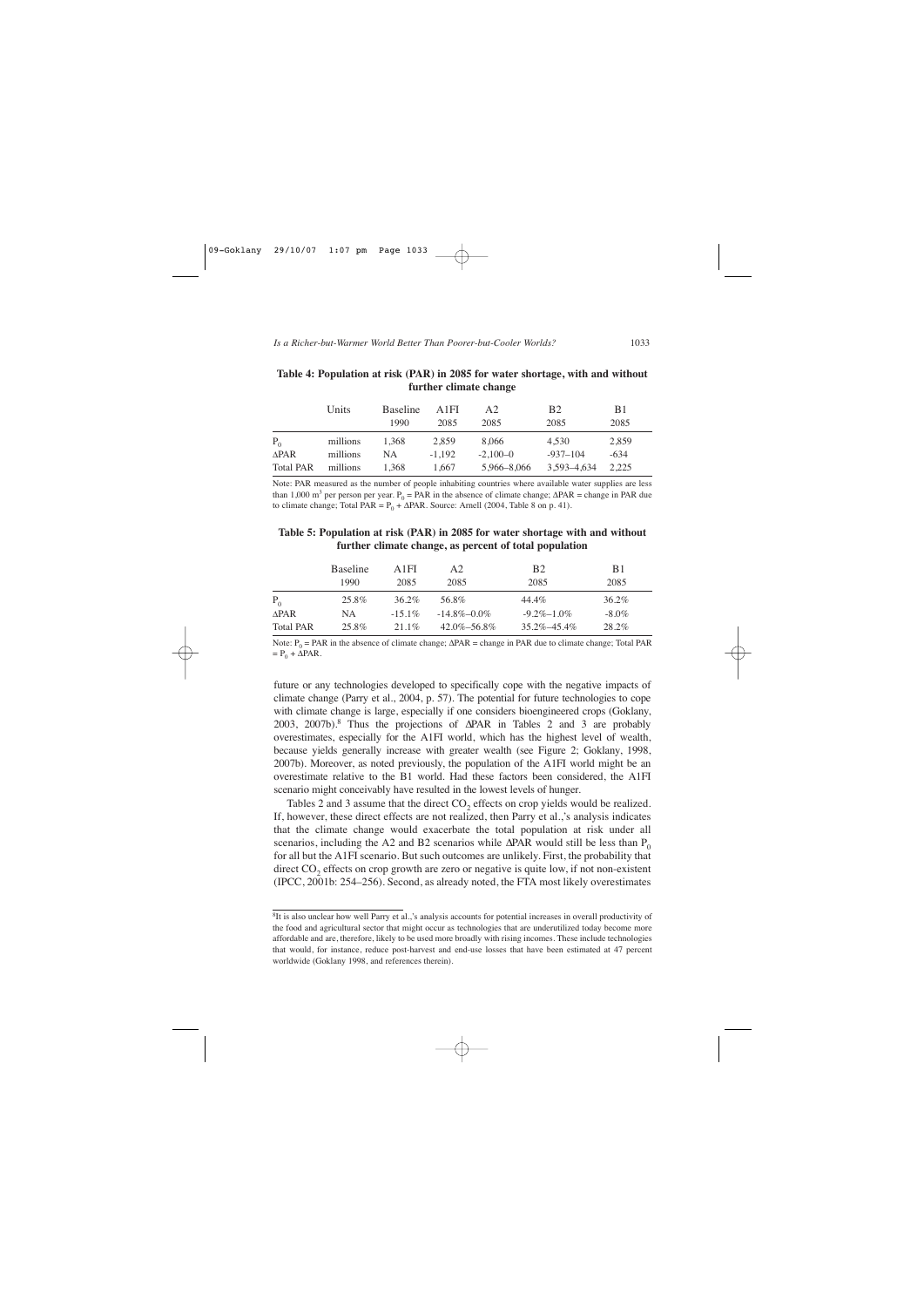the declines in agricultural yields and as well as the populations at risk with or without climate change because it does not fully account for technological options that would be available to richer and more technologically advanced societies of the future.

These tables also confirm that in comparing the consequences of various scenarios, it is not sufficient to examine only the impacts of climate change. One should also look at the total level of hunger. Otherwise, based merely on an examination of ∆PAR, one could conclude, erroneously, that, with respect to hunger, A2 is the best of the four scenarios. But, in fact, based on total PAR, A2 would be the worst. This also illustrates that efforts focused on minimizing the consequences of climate change to the exclusion of other societal objectives might actually reduce overall human welfare.

*Water Stress*. The FTA's estimates of PARs for water stress in 2085 with and without climate change are shown for each scenario in terms of absolute numbers in Table 4, and in terms of the proportion of global population in Table 5 (Arnell,  $2004$ .<sup>9</sup> [A population is deemed to be under water stress if its available water supplies fall below  $1,000 \text{ m}^3$  per capita per year.] Both tables indicate that for each scenario, climate change by itself might, in fact, *reduce* the total PAR for water shortage.

Note that ∆PARs in Tables 4 and 5 account for the fact that because of climate change some populations will move out of the water stressed category, while other populations will move into that category. However, Arnell (2004) and a derivative paper (Arnell 2006) in a book titled, *Avoiding Dangerous Climate Change*, tend to emphasize the *increase* in the population under water stress due to climate change over the decrease in that population. Specifically, after acknowledging that "If the absolute numbers of people living in waterstressed watersheds was taken as the indicator of water resources stress, then climate change would appear to reduce global water resources pressures because more watersheds move out of the stressed class than move into it" he argues that would give a misleading indication of the effect of climate change: "Firstly, the increases in runoff generally occur during high flow seasons, and may not alleviate dry season problems if this extra water is not stored: the extra water may lead to increased flooding, rather than reduced water resources stresses. Secondly, the watersheds that apparently benefit from a reduction in water resources stress are in limited, but populous, parts of the world, and largely confined to east and southern Asia: areas that see an increase in stress are more widely distributed." (Arnell 2004: 50).

While Arnell's second argument is not persuasive if one is interested in estimates of the total global population at risk (as is this study), his first argument only highlights the fact that in contrast to Parry et al.,'s study on hunger, his water stress estimates exclude any spontaneous or proactive adaptations that might be undertaken, albeit at some cost, to alleviate future water shortages. Specifically,

<sup>&</sup>lt;sup>9</sup>Arnell (2004) also uses the "10-year return period minimum annual runoff" as a measure of water availability. Even under this variation, climate change relieves water stress (compared to the "no climate change" condition). However, his paper does not provide estimates using this measure of the population in 2085 living in countries where water availability would fall below 1,000 m<sup>3</sup>/capita/year assuming climate change. Hence, those results are not shown in Tables 4 or 5.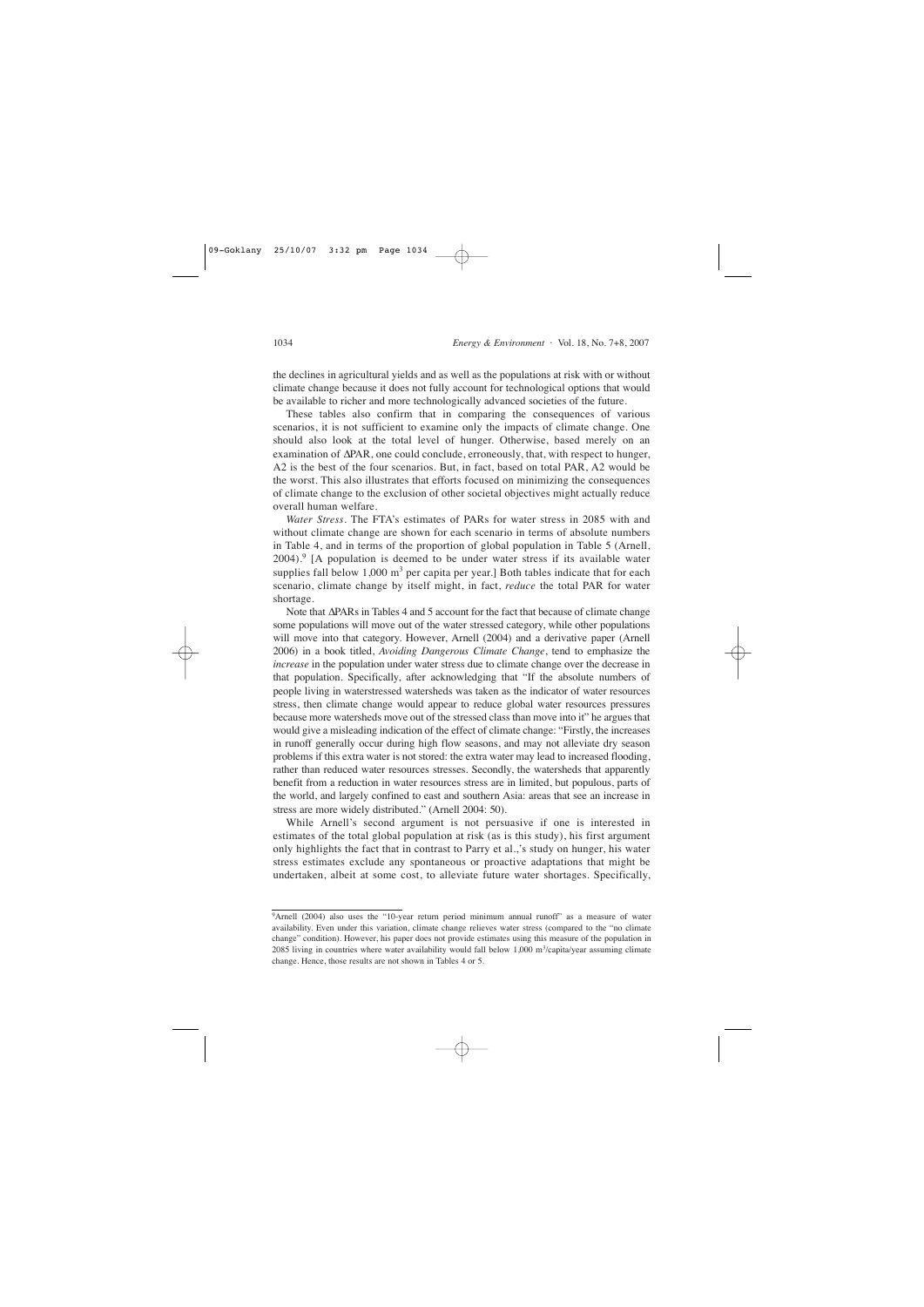|                  | Units    | <b>Baseline</b><br>1990 | A1FI<br>2085 | A2<br>2085 | <b>B2</b><br>2085 | <b>B</b> 1<br>2085 |  |
|------------------|----------|-------------------------|--------------|------------|-------------------|--------------------|--|
| $P_{0}$          | millions | 10                      | $1 - 3$      | $30 - 74$  | $5 - 35$          | $2 - 5$            |  |
| $\Delta$ PAR     | millions | <b>NA</b>               | $10 - 42$    | $50 - 277$ | 27–66             | $3 - 34$           |  |
| <b>Total PAR</b> | millions | 10                      | $11 - 45$    | $80 - 351$ | $32 - 101$        | $5 - 39$           |  |

**Table 6: Population at risk (PAR) in 2085 for coastal flooding with and without further sea level rise (SLR)**

Note: For coastal flooding, PAR is measured as the average number of people who experience flooding each year by storm surge or "average annual people flooded" (AAPF). The low (high) end numbers are based on an assumption of low (high) subsidence.  $P_0 = PAR$  in the absence of SLR;  $\triangle PAR =$  change in PAR due to SLR; Total PAR =  $P_0 + \Delta PAR$ . Source: Nicholls (2004).

#### **Table 7: Population at risk (PAR) in 2085 for coastal flooding with and without further climate change, as percent of total population**

|                  | <b>Baseline</b> | A 1 F I         | A <sub>2</sub>  | <b>B2</b>       | B1              |  |
|------------------|-----------------|-----------------|-----------------|-----------------|-----------------|--|
|                  | 1990            | 2085            | 2085            | 2085            | 2085            |  |
| $P_{0}$          | $0.2\%$         | $0.0\% - 0.0\%$ | $0.2\% - 0.5\%$ | $0.0\% - 0.3\%$ | $0.0\% - 0.1\%$ |  |
| <b>APAR</b>      | NA.             | $0.1\% - 0.5\%$ | $0.4\% - 2.0\%$ | $0.3\% - 0.6\%$ | $0.0\% - 0.5\%$ |  |
| <b>Total PAR</b> | $0.2\%$         | $0.1\% - 0.6\%$ | $0.6\% - 2.5\%$ | $0.3\% - 1.0\%$ | $0.0\% - 0.5\%$ |  |

Note:  $P_0$  = PAR in the absence of SLR;  $\triangle$ PAR = change in PAR due to SLR; Total PAR =  $P_0 + \triangle$ PAR. Source: Nicholls (2004).

these estimates do not consider either current or future adaptive capacity. as a function of economic progress or secular (i.e., time dependent) technological development. One should expect that at least a portion of the available options for alleviating water stress (and forestalling human and economic losses to floods) would be undertaken even in a business-as-usual world, particularly since such measures are known, have been implemented for centuries, and will only become more affordable as future populations become wealthier per the SRES scenarios (see Table 1), and with secular (i.e., time dependent) advances in technological prowess (Goklany 2007a). Consequently, Arnell's analysis not only overestimates the populations living in water stressed areas, his rationale for highlighting the increased population at risk of water stress (at the expense of the population with reduced risk) is unpersuasive, at best.

Tables 4 and 5 also show that in the absence of climate change, A1FI and B1 have the smallest PAR in 2085, while A2 generally has the highest. This is true in terms of both absolute numbers and the fraction of total population for the relevant scenario. The reason why in the absence of climate change, the A1FI and B1 scenarios have identical PARs is due to the population assumptions built into the story lines, which seem unrealistic in light of experience.

Third, with climate change, the A1FI world continues to have the lowest PAR but that for B1 falls to second place (both in terms of absolute numbers, and a fraction of the global population).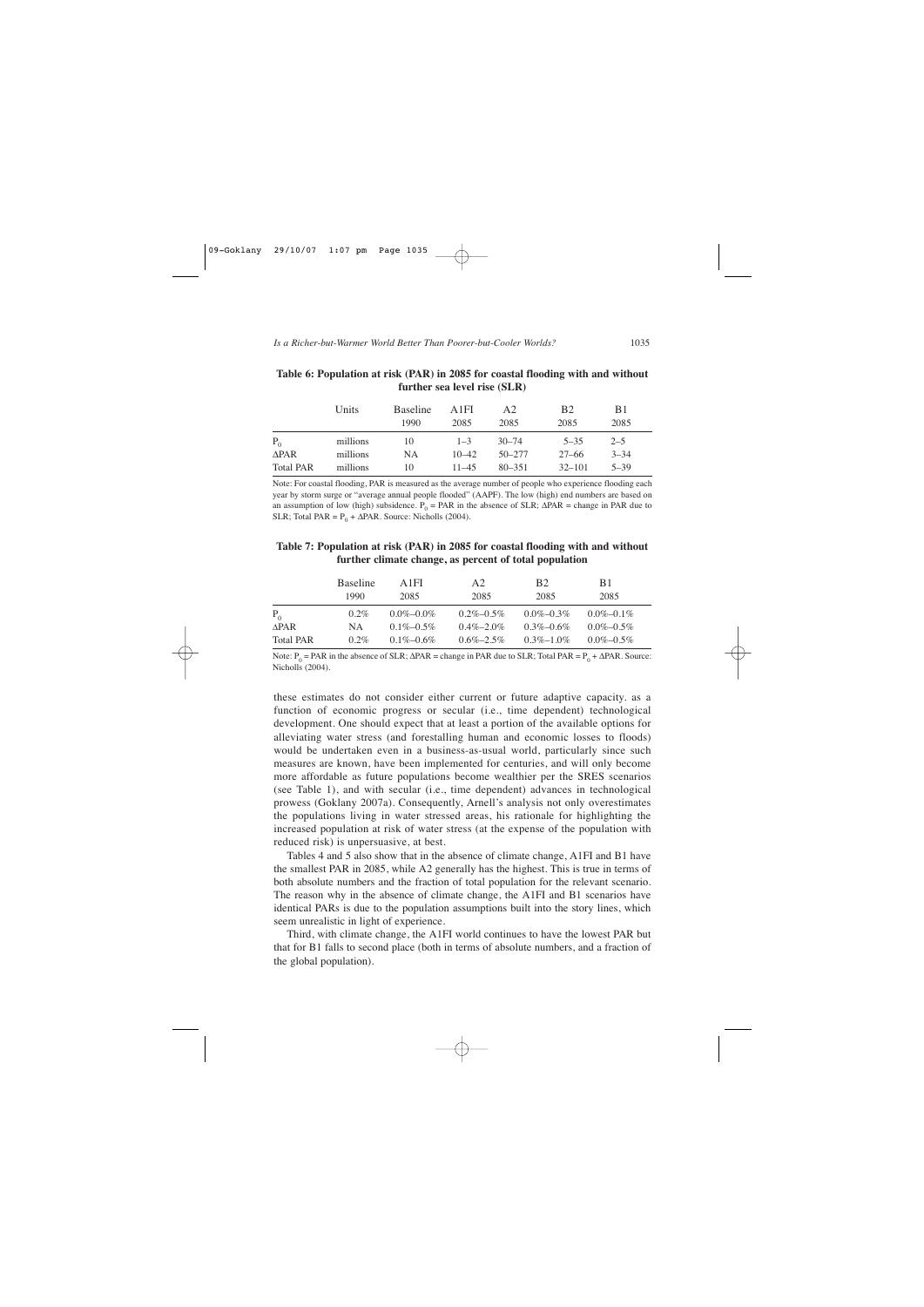Fourth, for each scenario, P<sub>0</sub> exceeds  $\Delta PAR$  in 2085, that is, with respect to water shortage, non-climate change related factors are more important than climate change, at least through the foreseeable future.

As noted, Arnell (2004) did not consider any adaptation, although several supply side and demand side adaptations are currently available that would reduce PAR for water shortage whether or not climate changes (see, e.g., Goklany, 1998, 2000, 2007b). Moreover, one should expect that the wealthier societies of 2085 will be better able to afford and, therefore, would be more likely to employ such adaptation technologies than are today's relatively poorer societies, particularly if, in the meantime, water shortages are heightened, as indicated in Tables 4 and 5. Therefore, had Arnell's (2004) analysis considered adaptations, the PAR estimates would have been reduced for each scenario. These reductions would have been greatest for the A1FI (richest) scenario and lowest for the A2 (poorest) scenario and, although the ranking among the scenarios would not change, the differences in PAR between the various scenarios would have been magnified.

*Coastal flooding*. Table 6, which is based on Nicholls (2004), provides the Fast Track Assessment's estimates of the PAR for coastal flooding with and without any sea level rise between 1990 and 2085. In this Table, PAR is measured by the average number of people who would experience coastal flooding by storm surge in 2085 with and without climate change, assuming that the coastal population grows twice as fast as the general population (or, if populations are projected to drop, it drops at half the pace of the general population), and "evolving" protection with a 30-year lag time. The low and high end of the ranges for PAR for each entry in Table 6 assume low and high subsidence due to non-climate change related human causes, respectively.

Table 7 provides the same information as in Table 6, but as a proportion of the global population in 2085 for each scenario.

Nicholls (2004) makes a creditable effort to incorporate improvements in adaptive capacity due to increasing wealth. Nonetheless some of its assumptions are questionable. For instance, Nicholls allows societies to implement measures to reduce the risk of coastal flooding in response to 1990 surge conditions, but they ignore subsequent sea level rise (Nicholls, 2004, p. 74). But one would expect that whenever any measures are implemented, they would consider the latest available data and information on the surge situation at the time the measures are initiated. That is, if the measure is initiated in, say, 2050, the measure's design would at least consider sea level *and* sea level *trends* as of 2050, rather than merely the 1990 level. Nicholls also allows for a constant lag time between initiating protection and sea level rise. But one should expect that if sea level continues to rise, the lag between upgrading protection standards and higher GDP per capita will be reduced over time. Moreover, it is conceivable that the richer a society the faster this reduction. In fact, if the trend in sea level rise proves to be robust, it is possible that protective measures may be taken in advance, i.e., the lag times may even become negative.

In addition, Nicholls (2004) does not allow for any deceleration in the preferential migration of the population to coastal areas, as might be likely if coastal flooding becomes more frequent and costly. But if the preferential migration continues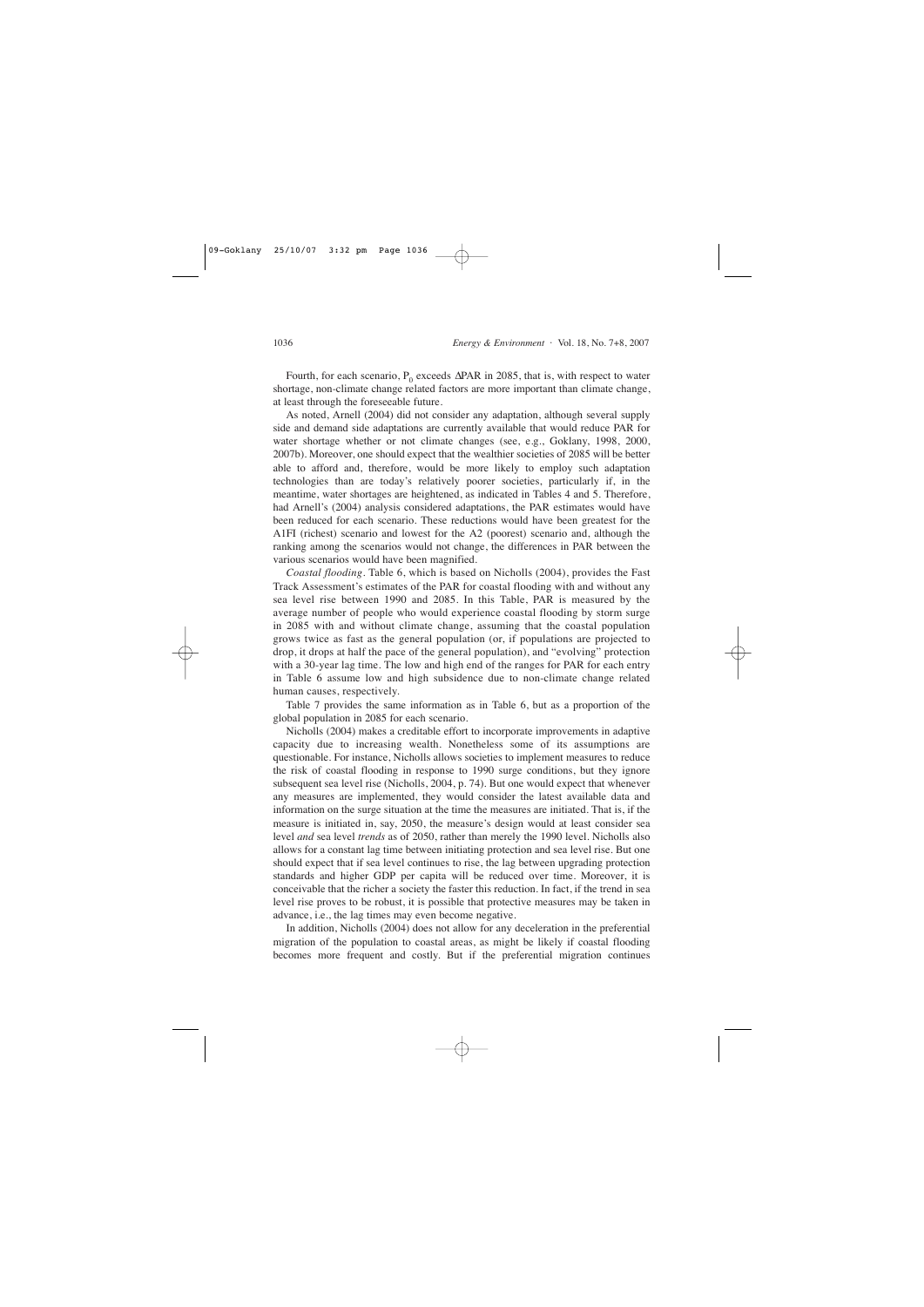unabated, it would not be implausible to expect a country's expenditures on coastal protection to increase as its coastal population also increases relative to its total population. A plausible adjustment would be to increase such expenditures on a per-GDP basis as the fraction of the population in coastal areas rises. Such an outcome would not be inconsistent with democratic governance.

Nicholls (2004, Table 7) also suggests that subsidence is more likely under the A1FI and A2 worlds than the B1 and B2 worlds. Although this assumption conforms with the SRES's narratives regarding the priority given to environmental issues, it contradicts real world experience which indicates that once richer countries are convinced of a problem, whether it is environment or health related, they generally respond quicker to remedy the problem, spend more, and have greater environmental protection than poorer ones, especially at the high levels of development that, as indicated in Table 1, are projected to exist virtually everywhere later this century under all the IPCC's scenarios (see also Goklany, 2002a). Hence, one should expect that the richest (A1FI) world would spend more and be better protected from subsidence, than would the B1 or B2 worlds. If greater concern for the environment, in fact, translates into a higher fraction of GDP spent on the environment then, despite spending a smaller fraction under A1FI, total spending on—and the amount of—coastal protection could be higher under that scenario than, say, the B1/B2 scenarios, given the wide gaps in GDP per capita between these scenarios.

Putting aside these shortcomings, Tables 6 and 7 show that in the absence of climate change, the PAR for coastal flooding in 2085 under the A1FI and B1 worlds would be lower than what it was in 1990, but it would be higher under the A2 world; and it may or may not be higher under the B2 world. With climate change, the PARs would increase under each scenario with A2 having the highest total PAR by far, followed, in decreasing order, by B2, and perhaps A1FI and B1. Notably, the difference in PAR between A1FI and B1 scenarios is not very large, considering the several assumptions, noted above, that tend to downplay the adaptive effects of wealth.

*Malaria*. Van Lieshout et al., (2004) reported on the FTA's analysis for malaria. However, they only provide numerical estimates for changes in global PAR due to climate change (i.e., ∆PAR) under the various scenarios, but not for PARs in the absence of climate change, or for total PARs with climate change.10 But, as noted, the scenario with the highest ∆PAR does not always have the highest total PAR, a much more relevant measure of human well-being. Moreover, although van Lieshout et al., (2004) attempt to include adaptive capacity as it was in 1990, they do not adjust for changes in adaptive capacity over time, i.e., with advances in economic and technological development, as ought to occur between 1990 and 2085. Thus, their analysis sheds no light on the issue of whether well-being (as measured by the population at risk for malaria) would be greater in a richer-but-warmer world as compared to a poorer-but-cooler world.

<sup>10</sup>This author contacted various co-authors of the van Lieshout et al., paper to obtain their results for PAR with and without climate change, but to no avail.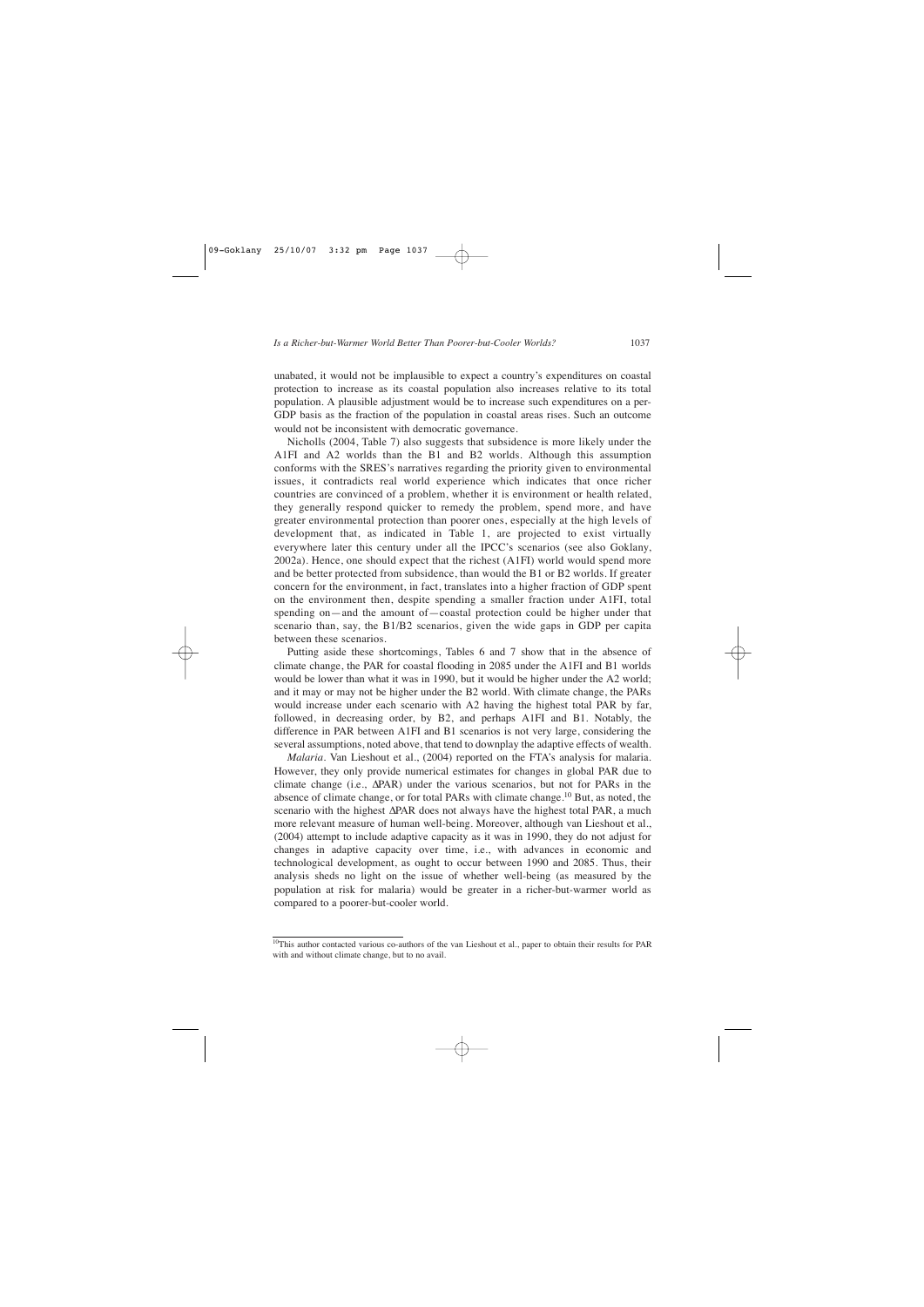However, the results of an earlier (pre-SRES) assessment of the global impact of climate change on the PAR for malaria (Martens et al., 1999) that were also sponsored by DEFRA and whose authors included the co-authors of van Lieshout et al., (2004) allows us to get an idea of the relative contribution of climate change to the total population at risk for malaria in 2085. That earlier analysis used a "business-as-usual" scenario that was developed for the 1995 IPCC impact assessment, and did not include any additional greenhouse gas controls. The UK Meteorological Office's HadCM2 model projected that under that scenario, the globally averaged temperature would increase by 3.2 ºC between 1990 and 2085 (Parry et al., 2001), which approximates the temperature increase using HadCM3 under the A2 scenario (see Table 1).

That study's results for malaria—also reported in Arnell et al., (2002)—indicate that the global population at risk of malaria transmission in the absence of climate change  $(P_0)$  would double from 4,410 million in 1990 to 8,820 million in 2085, while ∆PAR in 2085 would be between 256 million and 323 million. In other words, climate change would contribute only a small portion (about 3.2 percent) of the total PAR for malaria in 2085 (Goklany, 2003).

Note that these PARs for malaria transmission are substantially larger than the numbers of people who would actually contract or die from that disease in any given year. By comparison with the  $P_0$  of 4,410 million in 1990, the number of people who actually contracted malaria each year in the 1990s was an order of magnitude lower (300–500 million), while the number who died (about 1 million) was smaller by more than three orders of magnitude (WHO, 1999). One reason for these differences is that the actual prevalence of malaria does not coincide either with its historical or potential range based on the presence of the malaria transmitting vectors and/or the malaria parasite. This, in fact, reaffirms the importance of incorporating adaptive capacity and changes in adaptive capacity due to economic growth and technological change into impact assessments.

The current range of malaria is dictated less by climate than by human adaptability, and despite any global warming that might have taken place over the past century (or more), malaria has been virtually eradicated in richer countries although it was once prevalent there (e.g., the U.S. and Italy) (Goklany, 2000, 2007b). This is because, in general, a wealthier society has better nutrition, better general health, and greater access to public health measures and technologies targeted at controlling diseases in general and malaria in particular. In other words, today's wealthier and more technologically advanced societies have greater adaptive capacity, and that is manifested in the current geographic distribution of malaria prevalence around the globe (Goklany 2007a).

In fact, analysis by Tol and Dowlatabadi (2001) suggests that malaria is functionally eliminated in a society whose annual per capita income reaches \$3,100. But Table 1 indicates that under the poorest (A2) scenario, the average GDP per capita for developing countries is projected to be \$11,000. Hence, few, if any, countries ought to be below the \$3,100 threshold in 2085. Moreover, given the rapid expansion in our knowledge of diseases and development of the institutions devoted to health and medical research, one can be relatively confident that the \$3,100 threshold will almost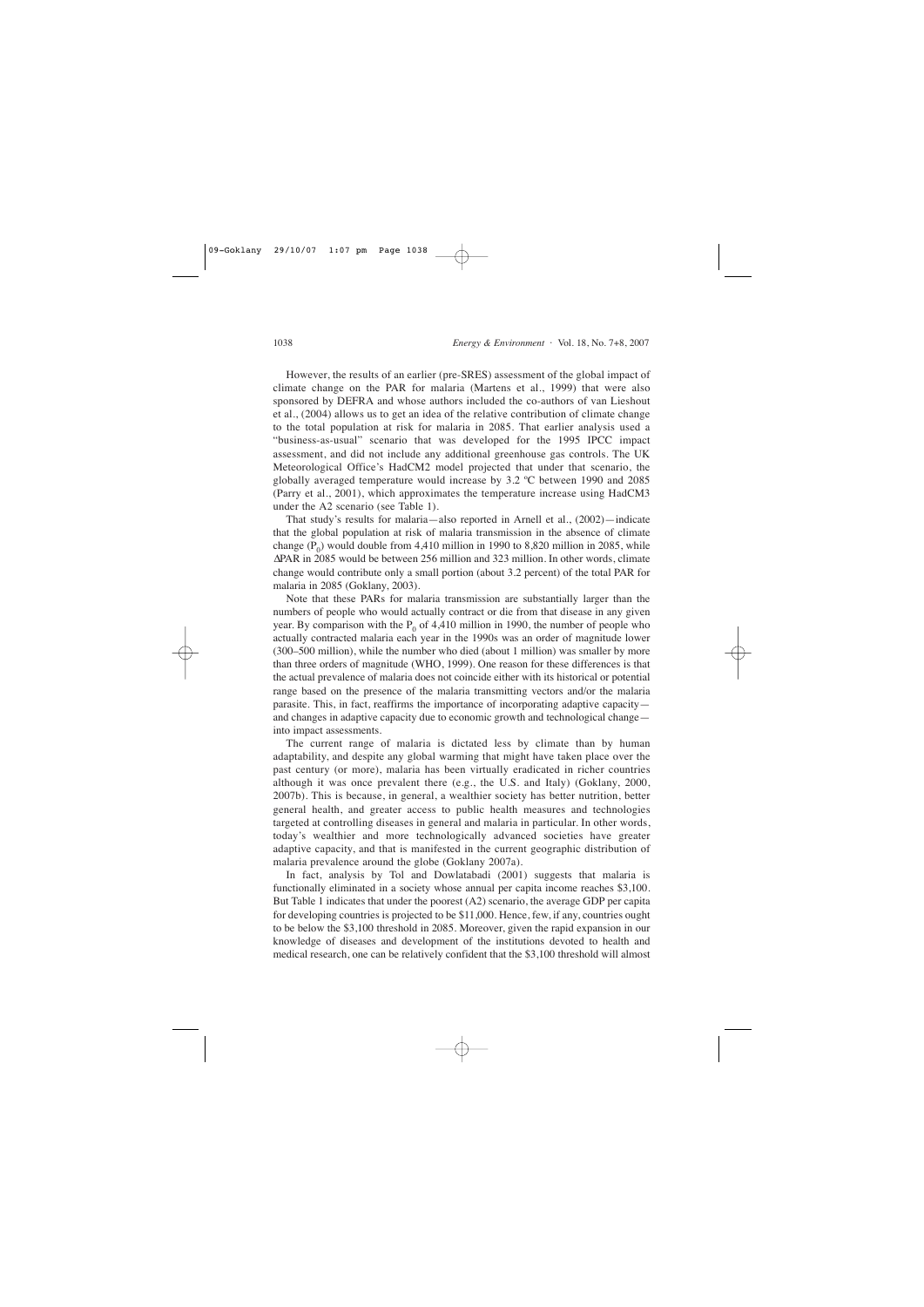|                                           |                      | <b>Baseline</b><br>1990 | A1FI        | A <sub>2</sub> | B <sub>2</sub> | B <sub>1</sub> |
|-------------------------------------------|----------------------|-------------------------|-------------|----------------|----------------|----------------|
| Global temperature                        | $\rm ^{o}C$          | $\Omega$                | 4.0         | 3.3            | 2.4            | 2.1            |
| increase                                  |                      |                         |             |                |                |                |
| $(\Delta T)$ (in 2085)                    |                      |                         |             |                |                |                |
| Global population                         | billions             | 5.3                     | 7.9         | 14.2           | 10.2           | 7.9            |
| (in 2085)                                 |                      |                         |             |                |                |                |
| GDP/capita,                               | $\frac{\sqrt{2}}{2}$ | 3.8                     | 52.6        | 13.0           | 20.0           | 36.6           |
| global average                            |                      |                         |             |                |                |                |
| (in 2085)                                 |                      |                         |             |                |                |                |
| $CO2$ concentration                       | ppm                  | 353                     | 970         | 856            | 621            | 549            |
| (in 2100)                                 |                      |                         |             |                |                |                |
| Net Biome                                 | Pg C/yr              | 0.7                     | 5.8         | 5.9            | 3.1            | 2.4            |
| Productivity                              |                      |                         |             |                |                |                |
| with climate                              |                      |                         |             |                |                |                |
| change (in 2100)                          |                      |                         |             |                |                |                |
| Area of cropland                          | % of global          | 11.6%                   | 5.0%        | <b>NA</b>      | 13.7%          | 7.8%           |
| with climate change                       | land area            |                         |             |                |                |                |
| (in 2100)                                 |                      |                         |             |                |                |                |
| Global losses of coastal wetlands in 2085 |                      |                         |             |                |                |                |
| Losses due SLR alone                      | % of current area    | <b>NA</b>               | $5 - 20%$   | $3 - 14%$      | $3 - 15\%$     | $4 - 16\%$     |
| Losses due to other<br>causes             | % of current area    | NA                      | $32 - 62\%$ | $32 - 62\%$    | $11 - 32\%$    | $11 - 32\%$    |
| Combined losses                           | % of current area    | NA                      | $35 - 70\%$ | 35-68% 14-42%  |                | $14 - 42\%$    |

#### **Table 8: Ecological indicators under different scenarios, 2085-2100**

*Sources*: Arnell et al., (2004); Nicholls (2004); Levy et al., (2004)

certainly drop in the next several decades as public health measures and technologies continue to improve and become more cost-effective.

# **3. ECOLOGICAL CHANGES IN 2085–2100, WITH AND WITHOUT CLIMATE CHANGE**

Table 8, based on Levy et al., (2004) and Nicholls (2004), provides information on the variation in three specific ecological indicators across the different scenarios. One indicator is the net biome productivity (a measure of the terrestrial biosphere's net carbon sink capacity). The second indicator is the area of cropland (a crude measure of the amount of habitat converted to human use). Notably, land conversion to agricultural uses is perhaps the single largest threat to global terrestrial biodiversity (Goklany, 1998). The third indicator is the global loss of coastal wetlands relative to 1990 levels.

The biosphere's sink capacities under the A1FI and A2 scenarios are approximately the same, at least through 2100. Largely because they result in higher  $CO<sub>2</sub>$ concentrations, their sink strengths are greater compared to the B1 and B2 scenarios and, at least through 2100, the positive effect of carbon fertilization under the A1FI scenario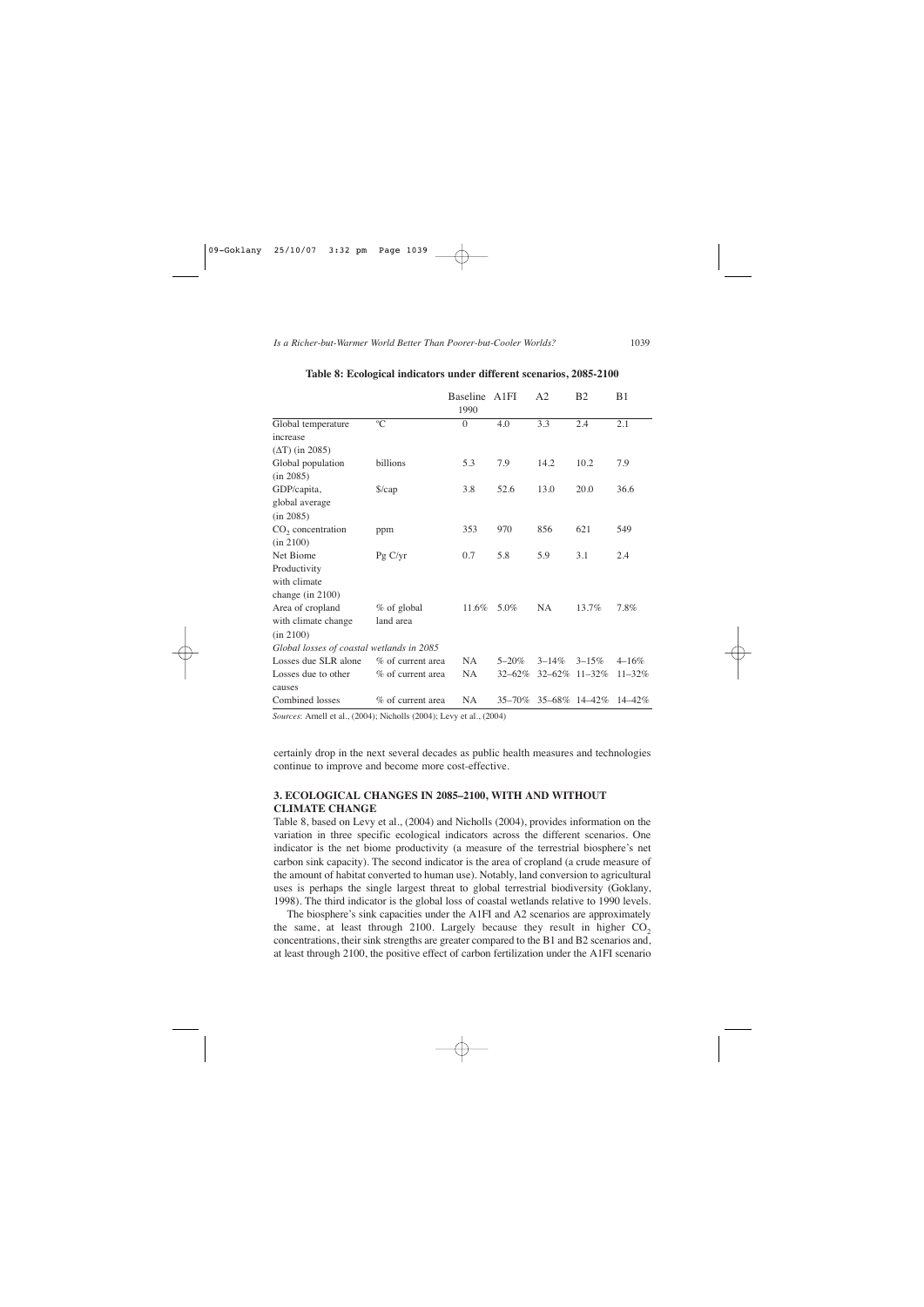|                                     | Without climate change |                |           |                | With climate change |                |               |                               |
|-------------------------------------|------------------------|----------------|-----------|----------------|---------------------|----------------|---------------|-------------------------------|
| Indicator                           |                        |                |           |                |                     |                |               |                               |
|                                     | A1FI                   | A <sub>2</sub> | <b>B2</b> | B1             | A1FI                | A <sub>2</sub> | <b>B2</b>     | B1                            |
| Indicators of human well-being      |                        |                |           |                |                     |                |               |                               |
| GDP/capita                          | 1                      | $\overline{4}$ | 3         | $\overline{c}$ |                     | 4              | 3             | 2                             |
| Hunger (PAR in 2085)                | 2                      | $\overline{4}$ | 3         |                | $\overline{c}$      | $\overline{4}$ | 3             |                               |
| Water stress (PAR in 2085)          | 1.5                    | $\overline{4}$ | 3         | 1.5            |                     | 4              | 3             | $\overline{2}$                |
| Coastal flooding                    | 1                      | $\overline{4}$ | 3         | $\overline{2}$ | $\overline{c}$      | 4              | 3             |                               |
| (PAR in 2085)                       |                        |                |           |                |                     |                |               |                               |
| Indicators of environmental quality |                        |                |           |                |                     |                |               |                               |
| Terrestrial carbon sink             |                        |                |           |                | 1.5                 | 1.5            | $\mathcal{F}$ | 4                             |
| strength (in $2100$ )               |                        |                |           |                |                     |                |               |                               |
| Cropland area (in 2100)             |                        |                |           |                | 1                   | <b>NA</b>      | 3             | $\mathfrak{D}_{\mathfrak{p}}$ |
| Coastal wetland area                |                        |                |           |                |                     |                |               |                               |
| (in 2085)                           |                        |                |           |                | 3.5                 | 3.5            | 1.5           | 1.5                           |

### **Table 9: Ranking of scenarios in order of future well-being per each indicator, 2085–2100**

was not projected to be reversed by the negative effects of higher temperatures. Partly for the same reason and also because of its low population, the amount of cropland is lowest for the A1FI world, followed by the B1 and B2 worlds. (Cropland estimates were not provided for the A2 scenario.) Thus, through 2085, the A1FI scenario would have the least habitat loss and, therefore, pose the smallest risk to terrestrial biodiversity from this particular threat, while the B2 scenario would have the highest habitat loss.

With regard to the loss of coastal wetlands, the estimated loss due to sea level rise (SLR) for each scenario is quite substantial but the contribution of climate change to total losses in 2085 are smaller than losses due to subsidence from other man made causes, confirming the results of earlier studies (Nicholls 1999). According to Table 8, wetland losses are much higher for the A1FI and A2 scenarios than for the B1 and B2 scenarios. This is due mainly to the assumption that the first two scenarios would have higher non-climate change related subsidence (Nicholls 2004, p. 76) but, as noted, this assumption is suspect.

# **4. DISCUSSION: IS A1FI THE WORST SCENARIO FOR HUMAN AND ENVIRONMENTAL WELL-BEING?**

### *Results Based on the Fast Track Assessment*

For each indicator for which data were provided in the foregoing, Table 9 ranks the four scenarios according to the level of human or environmental well-being per that indicator for both the climate change and the non-climate change cases. In this ranking scheme, "1" indicates the best level of well-being while "4" indicates the worst. If two scenarios show the same level of well-being then they share the same ranking. For example, in the absence of climate change, scenarios A1FI and B1 are both ranked at the top with respect to water stress in 2085 (because they both have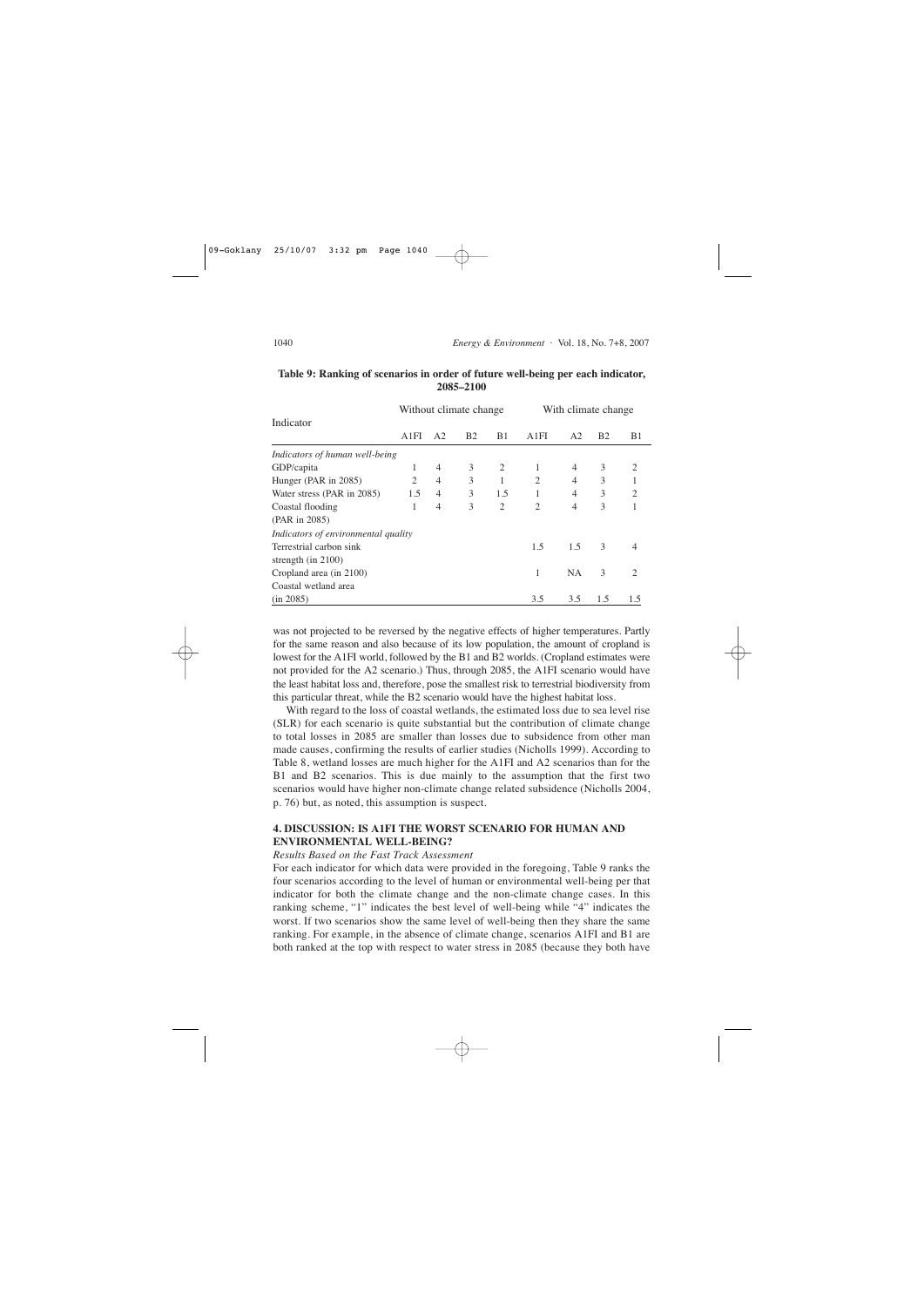the same low population in 2085). Accordingly, they split the number one and two rankings, and their joint ranking is indicated as 1.5.

Table 9 assumes that the relative ranking of the scenarios with respect to GDP per capita (a surrogate for per capita wealth or income) will be maintained despite any climate change. This is likely because the differences in GDP per capita from one scenario to the next for either developing or developed countries are quite large (see Table 1) by comparison to the equivalent reduction in consumption due to climate change through 2085–2100 (IPCC, 2001). If there is any change in ranking, examination of Table 9 indicates that the most likely change with respect to GDP/capita would be A1FI and B1 trading places. But considering that the differences in average GDP per capita in 2100 between the A1FI and B1 scenarios range from 47 to 65 percent (for developed and developing countries, respectively; see Table 1), it is unlikely that any drop in equivalent consumption by 2100 due to climate change will close the differences in GDP per capita between the A1FI and B1 scenarios.<sup>11</sup>

Perhaps serendipitously, the rankings are the same whether one uses absolute numbers or the proportion of global population as the measure of the impact of climate change.

The top part of Table 9 provides rankings for various indicators of human wellbeing (HWB) in 2085, namely, wealth (for which GDP per capita is a surrogate), hunger, water stress, and coastal flooding. If one considers that: (a) GDP per capita or perhaps more accurately, the logarithm of GDP per capita (Goklany, 2002a, 2007a; Figures 1–3)—should probably be given greater weight because it is a surrogate for numerous, and more appropriate, HWB indicators (e.g., life expectancy, mortality rates, access to safe water and sanitation, and level of educational attainment), and (b) impacts analyses have a general tendency (discussed previously) to underestimate changes in adaptive capacity as a function of both economic development and technological progress (or time), then Table 9 suggests that HWB in 2085 would, in the aggregate, be highest for the A1FI scenario and lowest for A2. Reinforcing this conclusion is the possibility that compared to the B1 scenario, populations at risk for the A1FI scenario might be overestimated (as might the amount of climate change).

Applying the same logic and considerations, it would seem that HWB should be somewhat better under B1 than B2. These aggregate rankings would stay the same whether or not climate changes, or whether they are based on PAR in terms of absolute numbers or the proportion of global population.

The last three rows of Table 9 rank scenarios based on the three environmental indicators addressed in Section 3 (and Table 8). Based on the strength of the terrestrial carbon sink and cropland area, environmental quality would be superior under the A1FI scenario than under either the B1 or B2 scenarios through 2100, but these rankings would

<sup>&</sup>lt;sup>11</sup>For instance, the Stern Review estimated that unmitigated climate change will reduce welfare by an amount equivalent to a reduction in consumption per capita of 5–20 percent "now and forever" if one accounts for market and non-market impacts and the risk of catastrophe (Stern Review, 2006, Executive Summary, p. x). Although several researchers have disputed the Review's impacts estimates as overblown (Byatt et al., 2006; Carter et al., 2006; Dasgupta, 2006; Nordhaus, 2006; Tol and Yohe, 2006) and the Review's authors themselves emphasize "strongly" that the numbers should not "be taken too literally" (Stern Review, FAQ, 2007, p. 2), if one accepts its estimates, then at most consumption would be reduced in 2100 by 20%, which is less than the 47–65% differential between the A1FI and B1 scenarios.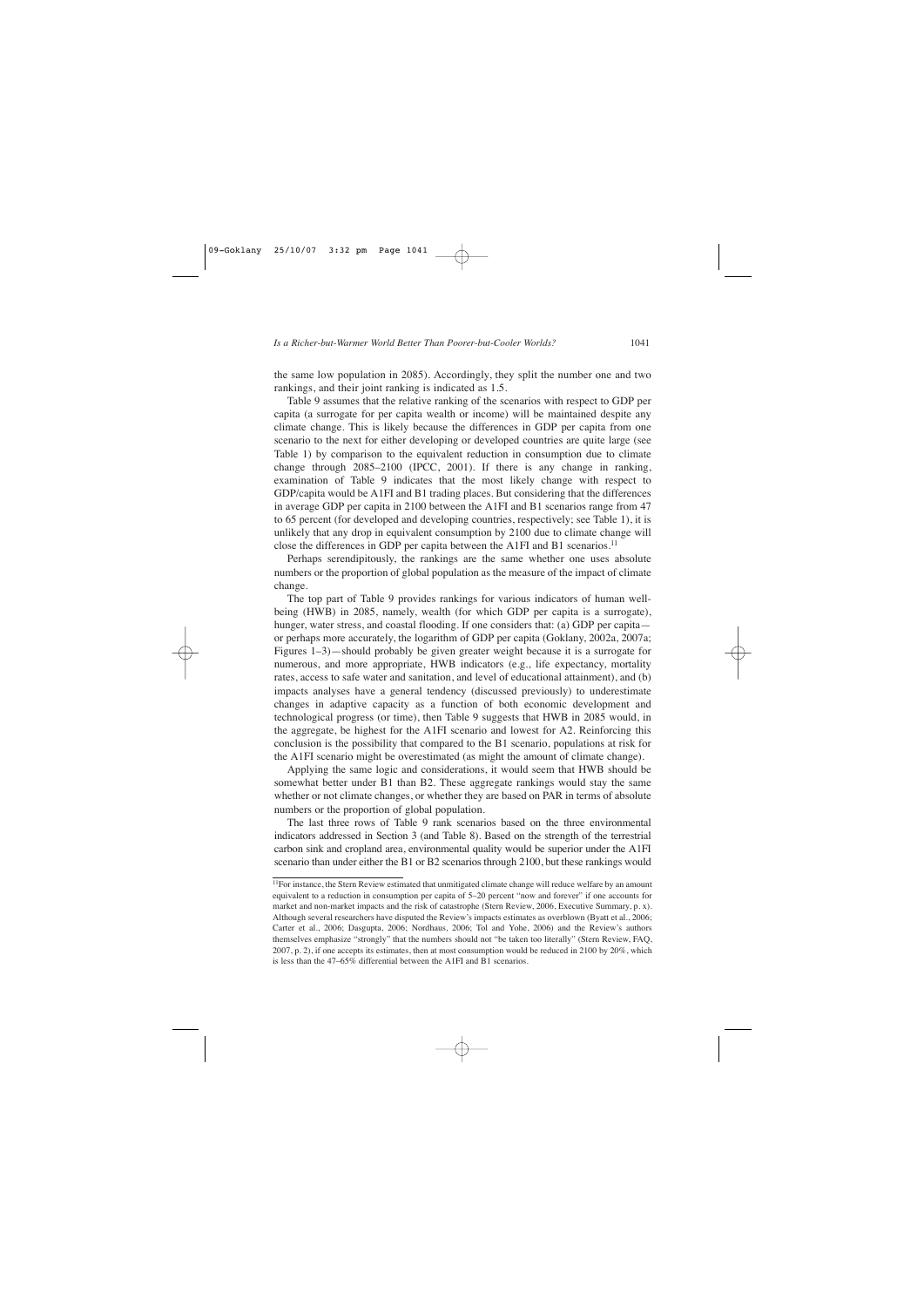# **Table 10: GDP per capita (in 1990 U.S. \$, market exchange rates) for developing and industrialized countries in 2100, adjusted for maximum losses due to climate change per the Stern Review (2006).**

| Year                         | 1990           |           | 2100     |           |            |  |  |
|------------------------------|----------------|-----------|----------|-----------|------------|--|--|
| Scenario                     | Actual         | A1FI      | A2       | <b>B2</b> | <b>B</b> 1 |  |  |
| Temperature                  |                | 4.0       | 3.3      | 2.4       | 2.1        |  |  |
| increase in 2085 $\degree$ C |                |           |          |           |            |  |  |
| Developing countries         |                |           |          |           |            |  |  |
| GDP per capita,              | \$875          | \$66,500  | \$11,000 | \$18,000  | \$40,200   |  |  |
| no climate change            |                |           |          |           |            |  |  |
| Maximum cost                 | $\overline{0}$ | \$23,408  | \$2,635  | \$2,281   | \$3,900    |  |  |
| of climate change*           |                |           |          |           |            |  |  |
| Net consumption              | \$875          | \$43,092  | \$8,365  | \$15,719  | \$36,300   |  |  |
| per capita, with             |                |           |          |           |            |  |  |
| climate change               |                |           |          |           |            |  |  |
| Industrialized countries     |                |           |          |           |            |  |  |
| GDP per capita,              | \$14,500       | \$107,300 | \$46,200 | \$54,400  | \$72,800   |  |  |
| no climate change            |                |           |          |           |            |  |  |
| Maximum cost                 | $\overline{0}$ | \$37,770  | \$11,069 | \$6,894   | \$7,063    |  |  |
| of climate change*           |                |           |          |           |            |  |  |
| Net consumption              | \$14,500       | \$69,530  | \$35,131 | \$47,506  | \$65,737   |  |  |
| per capita, with             |                |           |          |           |            |  |  |
| climate change               |                |           |          |           |            |  |  |

\* Assuming (a) climate change will reduce welfare by 35.2% for A1FI in 2100 (see text), (b) welfare losses vary with the square of the average global temperature change, and (c) the cost of climate change in 1990 is zero. [Sources: Warren (2006b), Arnell et al., (2004), World Bank (2006); Stern Review (2006).

apparently be reversed for coastal wetlands, at least through 2085—"apparently," because, as noted, that could be an artifact of the assumption that subsidence should/would be lower under the B1 and B2 scenarios than the A1FI scenario.

*Results Based on the Stern Review's Analysis*. An alternative approach to determining whether the A1FI scenario is necessarily the worst of the four worlds depicted by the IPCC scenarios is to use the results of the Stern Review. The Stern Review estimated that unmitigated climate change will reduce welfare by an amount equivalent to a reduction in consumption per capita of 5–20 percent "now and forever" if one accounts for market and non-market impacts and the risk of catastrophe (Stern Review, 2006, Executive Summary, p. x). It also suggests that by the year 2200 the 95th percentile of the equivalent per capita GDP losses could rise to 35.2 percent (Stern Review, pp. 156 and 158). Several researchers have disputed the Review's impacts estimates as overblown (Byatt et al., 2006; Carter et al, 2006; Dasgupta, 2006; Nordhaus, 2006; Tol and Yohe, 2006) and the Review's authors themselves emphasize "strongly" that the numbers should not "be taken too literally" (Stern Review, FAQ, 2007, p. 2). I will, nevertheless, put aside these concerns and, in this section, be guided by the Review's results in order to estimate whether unmitigated climate change will lower future well-being to below today's (1990)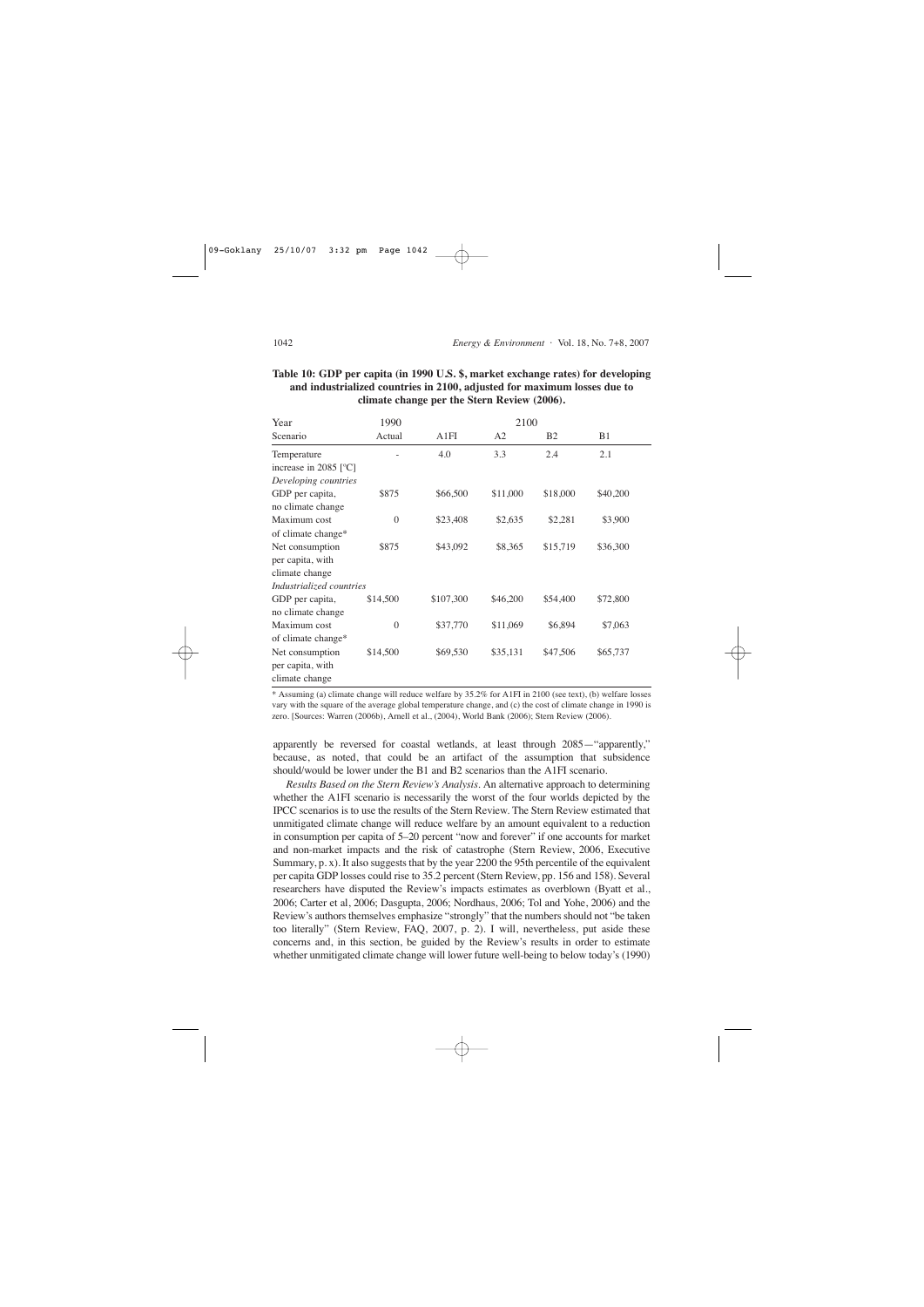levels. Specifically, I will assume, for the sake of argument that climate change under the warmest scenario (A1FI) would result in a welfare loss equivalent to 35.2 percent in 2100.

Table 10 shows, for each SRES scenario listed in Table 1, the GDP per capita in 1990 (the base year for the SRES scenarios) and 2100 in the absence of any climate change. It also provides estimates of equivalent welfare losses per capita assuming unmitigated climate change, and adjusts the GDP per capita in 2100 downward to account for this loss assuming that the loss would increase with the square of the average global temperature increase from 1990–2085 per Table 1 (see Warren et al., 2006b).<sup>12</sup>

Table 10 indicates that notwithstanding gross inflation of the adverse impacts of climate change, welfare should be higher in 2100 than it was in 1990 under all scenarios. Remarkably, even after accounting for climate change, welfare in developing countries (on average) should be higher in 2100 than it was for *developed* countries in 1990 for all but the A2 scenario. This also calls into question arguments that present generations are morally bound to take aggressive actions now to mitigate climate change because future generations will, otherwise, be worse off in the future. Future generations will not only be better off, they should also have at their disposal better and more effective technologies and greater human capital to address not just climate change but any other sources of adversity.

Second, well-being in 2100 should, in the aggregate, be highest for the richest-butwarmest (A1FI) scenario and lowest for the poorest (A2) scenario. This conclusion was reached despite the previously noted tendency of impacts analyses to overestimate net adverse impacts, especially for wealthier societies.

To summarize, over this century the SRES scenario that leads to the greatest risk of climate change is also the one that leads to the greatest gains in human welfare. Notwithstanding climate change, through this century human well-being is likely to be highest in the richest-but-warmest (A1FI) world and lower in poorer-but-cooler worlds. Thus, if humanity could choose between the four scenarios examined here, it should for the next few decades strive to realize the richest-but-warmest (A1FI) world.

#### **5. CONCLUSION**

Strictly from the perspective of *human well-being*, the richest-but-warmest world characterized by the A1FI scenario would probably be superior to the poorer-but-cooler worlds at least through 2085, particularly if one considers the numerous ways GDP per capita advances human well-being. Human well-being would likely be the lowest for the poorest (A2) world. With respect to *environmental well-being*, the FTA's results suggest matters may be best in the A1FI world for some critical environmental indicators through 2100, but not necessarily for others. On the other hand, the Stern Review's worst-case results for potential welfare losses due to climate change suggest that, welfare, adjusted

<sup>12</sup>Most integrated assessment models–Nordhaus' RICE/DICE, Manne et al's MERGE and Tol's FUND assume that the impacts of climate change are linear or quadratic functions of global temperature increases (∆T) while Hope's PAGE assumes that impact functions (I) take the form of a polynomial such that  $I = constant x T<sup>n</sup>$ , where n is an uncertain variable whose minimum, most likely and maximum values are 1, 1.3 and 3 respectively (Warren et al., 2006b).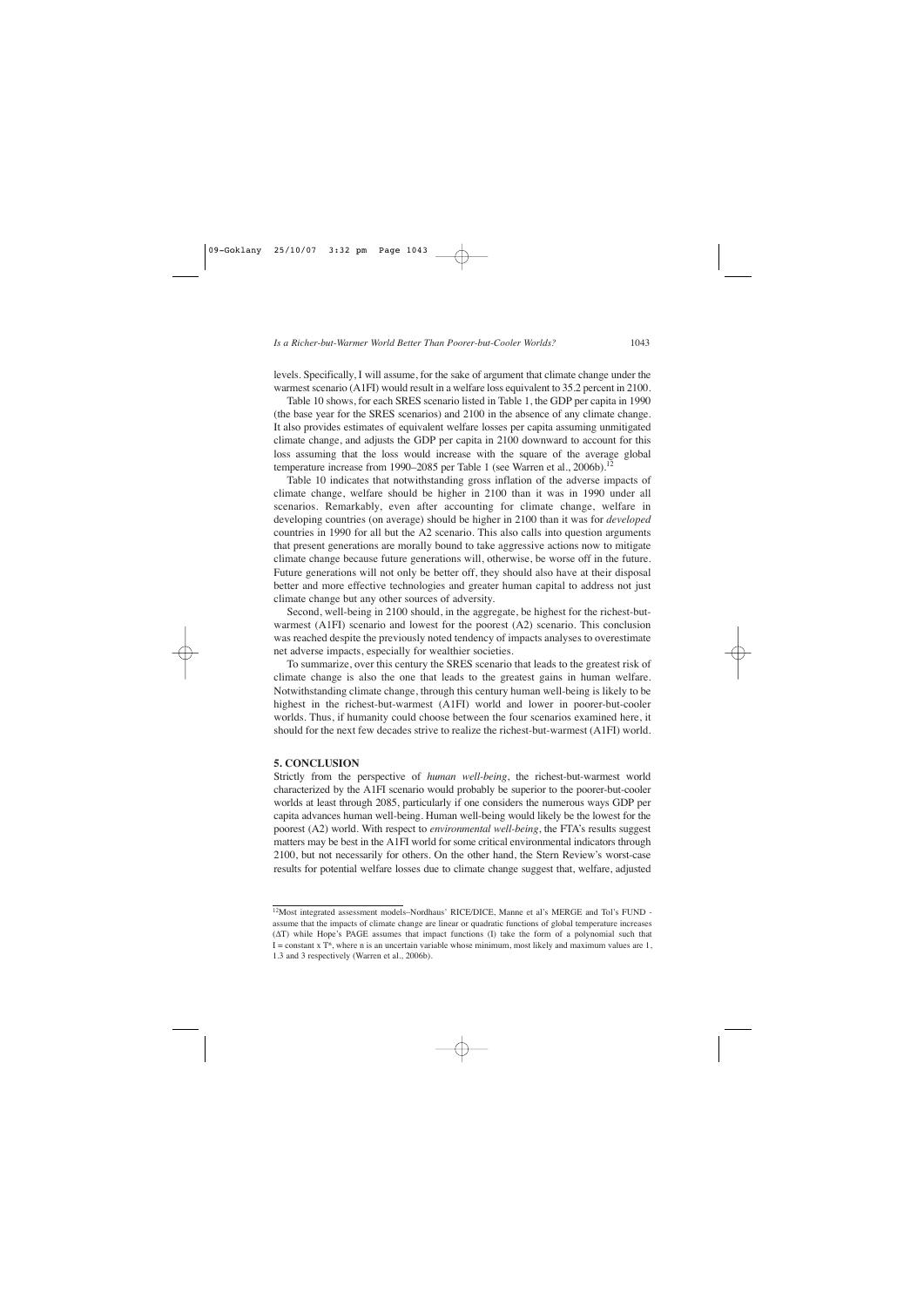for market and non-market impacts and the risk of catastrophe due to climate change, will be highest under the A1FI scenario, at least through 2100.

It should however be noted that the results of this paper would not by themselves justify any inference that intervening to mitigate the impacts of climate change, either through limiting emissions and concentrations of greenhouse gases or through adaptation, would reduce welfare by making us poorer. That needs a different type of economic analysis involving, among other things, analysis of the marginal costs and benefits of various interventions and include consideration of co-benefits of adaptation and mitigation and opportunity costs (Goklany, 2007a), which is outside the scope of this paper.

Nevertheless, the above results cast doubt on a key premise implicit in all calls to steer the world toward lower emission pathways and to take actions now that would go beyond "no-regret" policies in order to reduce GHG emissions in the near term, namely, a richerbut-warmer world will, before too long, necessarily be worse for the globe than a poorerbut-cooler world. But the above analysis suggests this is unlikely to occur, at least not before the 2085–2100 period, and that in the short-to-medium term, societies should strive to advance their level of economic development and their ability to develop, implement and acquire new and improved technologies while simultaneously implementing "noregret" actions to mitigate climate change and reduce vulnerability to current climatesensitive problems that might be exacerbated by climate change (Goklany, 2005, 2007a).

- Increasing adaptive capacity, particularly of developing countries, by investing in efforts now to reduce vulnerability to today's urgent climate-sensitive problems malaria, hunger, water shortage, flooding and other extreme events—that might be exacerbated by climate change (Goklany, 1995, 2003, 2005). The technologies, human capital and institutions that will need to be strengthened or developed to accomplish this will also be critical in addressing these very problems in the future if and when they are aggravated by climate change. This might also increase the level at which GHG concentrations would need to be stabilized to "prevent dangerous anthropogenic interference with the climate system," which is the stated "ultimate objective" of the UN Framework Convention on Climate Change.<sup>13</sup> Alternatively, it could postpone the deadline for stabilization. In either case, it could reduce the costs of meeting the ultimate objective;
- Strengthening or, where needed, developing the institutions necessary to advance and/or reduce barriers to economic growth, human capital and the propensity for technological change. These factors underpin both adaptive and mitigative capacities, as well as sustainable development (Goklany, 1995, 2000, 2007a). This can be achieved, among other things, through efforts to meet the Millennium Development Goals in 2015, which were, in fact, designed to advance sustainable development by alleviating poverty, disease and illiteracy;

<sup>&</sup>lt;sup>13</sup>Article 2 of the UN Framework Convention on Climate Change (UNFCCC) specifies that its "ultimate objective... is to achieve... stabilization of greenhouse gas concentrations in the atmosphere at a level that would prevent dangerous anthropogenic interference with the climate system. Such a level should be achieved within a time frame sufficient to allow ecosystems to adapt naturally to climate change, to ensure that food production is not threatened and to enable economic development to proceed in a sustainable manner."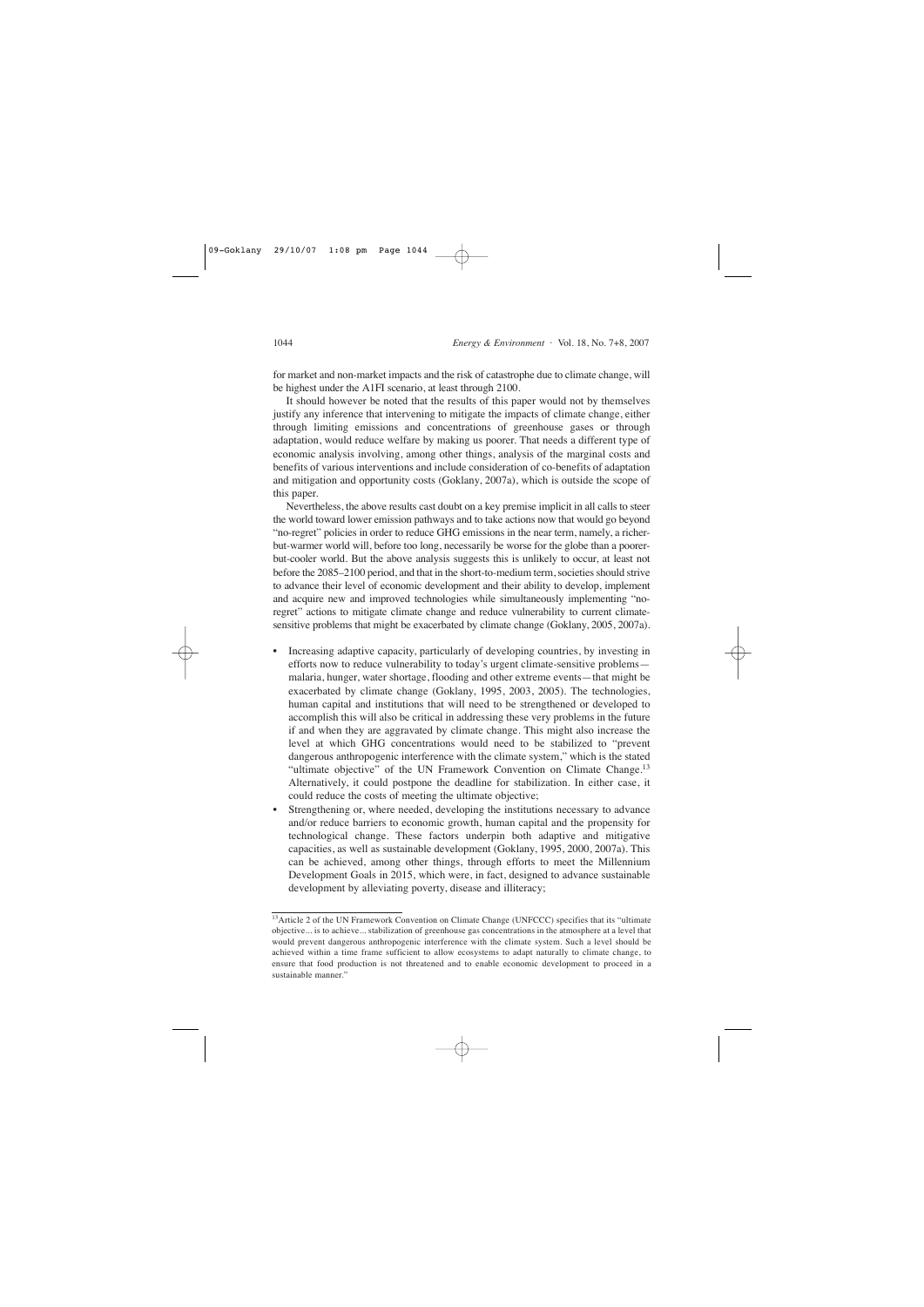- Expanding the range of no-regret options through R&D to improve existing—and develop new—technologies that would reduce atmospheric greenhouse gas concentrations more cost-effectively than currently possible so that future emission reductions might be cheaper, even if they have to be deeper to compensate for the delay in a more aggressive response in the short term;
- Allowing the market to run its course in implementing no-regret options as their range expands with improvements in cost-effectiveness. Among other things, this implies reducing subsidies that directly or indirectly increase energy use, land clearance, use of fertilizers or other activities that contribute to greater greenhouse gas emissions;
- Developing a more robust understanding of the science, impacts and policies of climate change in order to develop response strategies that would forestall "dangerous" impacts of climate change (per the UNFCCC's Article 2) while at the same time advancing human well-being; and
- Monitoring the impacts of climate change to spot "dangerous" impacts before they become imminent.

Such an approach would allow us to solve today's urgent problems while bolstering our ability to address tomorrow's climate change challenge.

### **ACKNOWLEDGMENTS**

The author thanks three anonymous referees for their insightful comments, which have improved this paper. Any remaining errors, however, are the author's responsibility.

### **REFERENCES**

Arnell, N.W., et al., (2002). "The consequences of  $CO<sub>2</sub>$  stabilization for the impacts of climate change," *Climatic Change* 53: 413–446.

Arnell, N.W. (2004). "Climate change and global water resources: SRES emissions and socioeconomic scenarios," *Global Environmental Change* 14 (1): 31–52.

Arnell, N.W. (2006). "Climate change and water resources: A global perspective," in Schellnhuber, H.J, et al., *Avoiding Dangerous Climate Change*, Cambridge, Cambridge University Press, pp. 167–175.

Bhalla, S.S. (2002). *Imagine There Is a No Country: Poverty, Growth and Inequality in the Era of Globalization*, Washington, DC, Institute for International Economics.

Byatt, I.S., et al., (2006). "The Stern Review: A dual critique, Part II: Economic aspects," World *Economics* 7: 199–229.

Carter, R.M., et al., (2006). "The Stern Review: A dual critique, Part I: The Science," *World Economics* 7: 167–198.

Dasgupta, P. (2006). "Comments on the Stern Review's Economics of Climate Change," presentation at the Foundation for Science and Technology at the Royal Society, London.

DEFRA [U.K. Department of Environment, Food and Rural Affairs] (2004). *Scientific and Technical Aspects of Climate Change, including Impacts and Adaptation and Associated Costs,* September 2004. Available at <www.defra.gov.uk/environment/climatechange/pdf/cc-science-0904.pdf>. Visited February 14, 2005.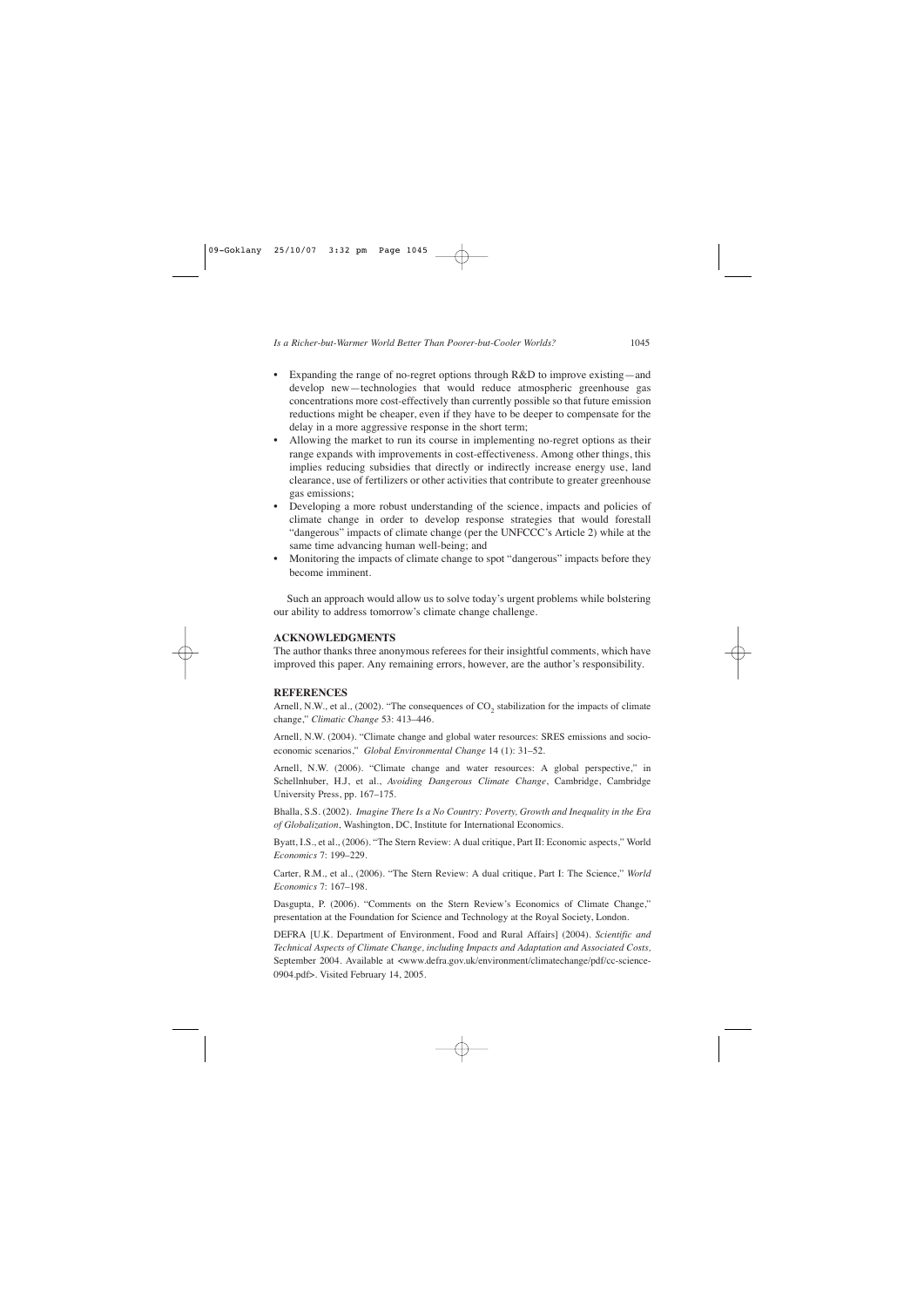G8 Summit (2007). Chair's Summary, Heiligendamm, 8 June 2007, available at <http://www.g-8.de/Content/EN/Artikel/\_\_g8-summit/anlagen/chairs-summary,templateId=raw,property =publicationFile.pdf/chairs-summary>.

Goklany, I.M. (1995). "Strategies to enhance adaptability: technological change, economic growth and free trade," *Climatic Change* 30: 427–449.

Goklany, I.M. (1998). "Saving habitat and conserving biodiversity on a crowded planet," *BioScience* 48: 941–953.

Goklany, I.M. (2000). "Potential consequences of increasing atmospheric CO<sub>2</sub> concentration compared to other environmental problems," *Technology* 7S: 189–213..

Goklany, I.M. (2002a) "Affluence, technology and well-being," *Case Western Reserve Law Review* 53: 369–390.

Goklany, I.M. (2003). "Relative contributions of global warming to various climate sensitive risks, and their implications for adaptation and mitigation," *Energy & Environment*  14: 797–822.

Goklany, I.M. (2005). "A climate policy for the short and medium term: stabilization or adaptation?" *Energy & Environment* 16: 667–680.

Goklany, I.M. (2007a). "Integrated strategies to reduce vulnerability and advance adaptation, mitigation, and sustainable development," *Mitigation and Adaptation Strategies for Global Change,* DOI 10.1007/s11027-007-9098-1.

Goklany, I.M. (2007b). *The Improving State of the World: Why We're Living Longer, Healthier, More Comfortable Lives on a Cleaner Planet* Washington: Cato Institute.

Green, R.E., Cornell. S.J., Scharlemann, J.P.W., and Balmford, A. (2005). "Farming and the fate of wild nature," *Science* 307: 550–555.

Castles, I., and D. Henderson (2003), "The IPCC emissions scenarios: An economic-statistical critique," *Energy & Environment*, 14 (2 & 3): 173.

Hayhoe, K., Cayan, D., Field, C.B., et al., (2004). "Emissions pathways, climate change, and impacts on California," *Proceedings of the National Academy of Sciences*, 101 (34): 12422–12427.

Hitz, S., Smith, J. (2004). "Estimating global impacts from climate change," *Global Environmental Change* 14 (3): 201–218.

IPCC [Intergovernmental Panel on Climate Change] (2000). *Special Report on Emissions Scenarios*. New York: Cambridge University Press.

IPCC [Intergovernmental Panel on Climate Change] (2001a). *Climate Change* 2001*: Synthesis Report*. New York: Cambridge University Press.

IPCC [Intergovernmental Panel on Climate Change] (2001b). *Climate Change* 2001*: Impacts, Vulnerability, and Adaptation*. New York: Cambridge University Press.

IPCC [Intergovernmental Panel on Climate Change] (2001c). Scoping Paper For The Proposed Special Report: Climate Change And Sustainable Development (Submitted By the Chairman), IPCC-XVIII Doc. 4 (e) on climate change (14.VIII.2001).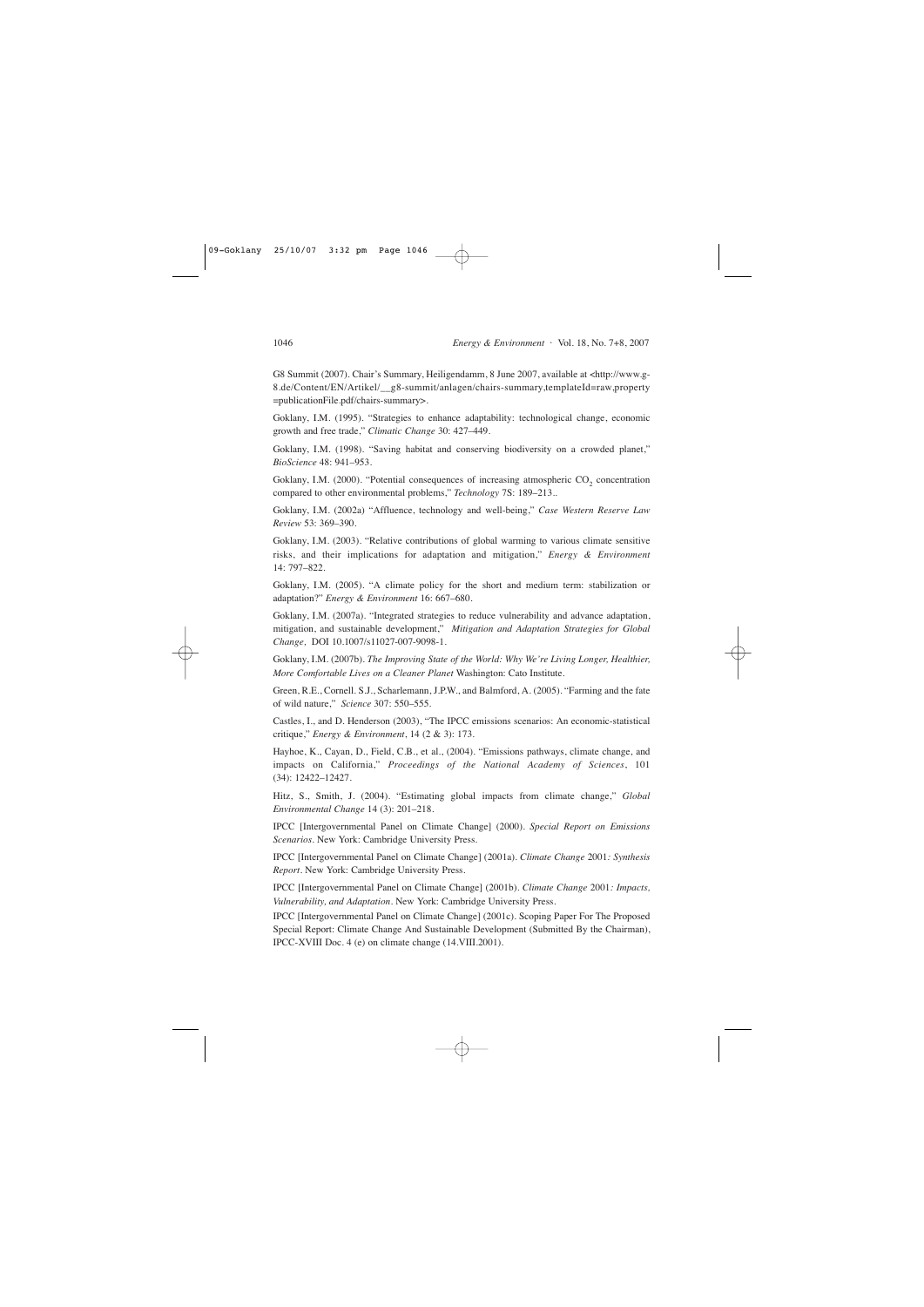IPCC [Intergovernmental Panel on Climate Change] (2007). *Impacts, Adaptation and Vulnerability: Summary For Policymakers.* Available at http://www.ipcc.ch/SPM13apr07.pdf.

Knowlton, B. (2007). Bush calls for action to reduce greenhouse gases. *International Herald Tribune*, 31 May 2007, available at <http://www.iht.com/articles/2007/05/31/news/ environ.php >.

Levy, P.E., et al.,  $(2004)$ . "Modelling the impact of future changes in climate,  $CO<sub>2</sub>$  concentration and land use on natural ecosystems and the terrestrial carbon sink," *Global Environmental Change* 14 (1): 21–30.

Meehle, G. (2007). Global Climate Projections: The 2007 IPCC Assessment. Committee on Science and Technology, United States House of Representatives, February 8, 2007, available at<democrats.science.house.gov/Media/File/Commdocs/hearings/2007/full/08feb/meehl testimony.pdf. Nicholls, R.J. (2004). "Coastal flooding and wetland loss in the  $21<sup>st</sup>$  century: changes under the SRES climate and socio-economic scenarios," *Global Environmental Change* 14 (1): 69–86>.

Nordhaus, W. (2006). The Stern Review on the Economics of Climate Change, available at http://nordhaus.econ.yale.edu/SternReviewD2.pdf.

Parry, M.L., Rosenzweig, C, Iglesias, I, Livermore, M. and Fischer, G. (2004). "Effects of climate change on global food production under SRES emissions and socio-economic scenarios," *Global Environmental Change* 14 (1): 53–67.

Parry, M.L. (ed.). (2004). *Global Environmental Change: Special Issue: An Assessment of the Global Effects of Climate Change under SRES Emissions and Socio-economic Scenarios*, 14  $(1): 1-99.$ 

Sala-i-Martin, X. (2007). "Global Inequality Fades as the Global Economy Grows," in: The 2007 Index of Economic Freedom, Washington, DC, Heritage Foundation, pp. 15–25.

Schneider, S.H. (2007). The Unique Risks to California from Human-Induced Climate Change, presentation to the California Air Resources Board, May 22, 2007, available at www.climatechange.ca.gov/events/2007-05-22\_SCHNEIDER.PDF.

Smit, B., Pilifosova, O., Burton, I., Challenger, B., Huq, S., Klein, R.J.T., Yohe, G., Adger, N., Downing, T., and Harvey, E. (2001). "Adaptation to Climate Change in the Context of Sustainable Development and Equity," in J.J. McCarthy, et al., (eds.), *Climate Change 2001: Impacts, Adaptation and Vulnerability.* Cambridge: Cambridge University Press, pp. 877–912.

Stern Review (2006). *The Economics of Climate Change*.

Tol, R.S.J., and Yohe, G. (2006). "A Review of the Stern Review," World Economics 7 (4), October-December.

United Nations News Centre (2007). Ban Ki-moon invites US President Bush to attend UN climate change debate, 17 July 2007, available at <http:// www.un.org/ apps/ news/ story.asp? NewsID=23264&Cr=climate&Cr1=change>.

US Bureau of Commerce [USBC] (1975). *Historical Statistics of the United States: From Colonial Times to 1970.* Washington, DC, Government Printing Office.